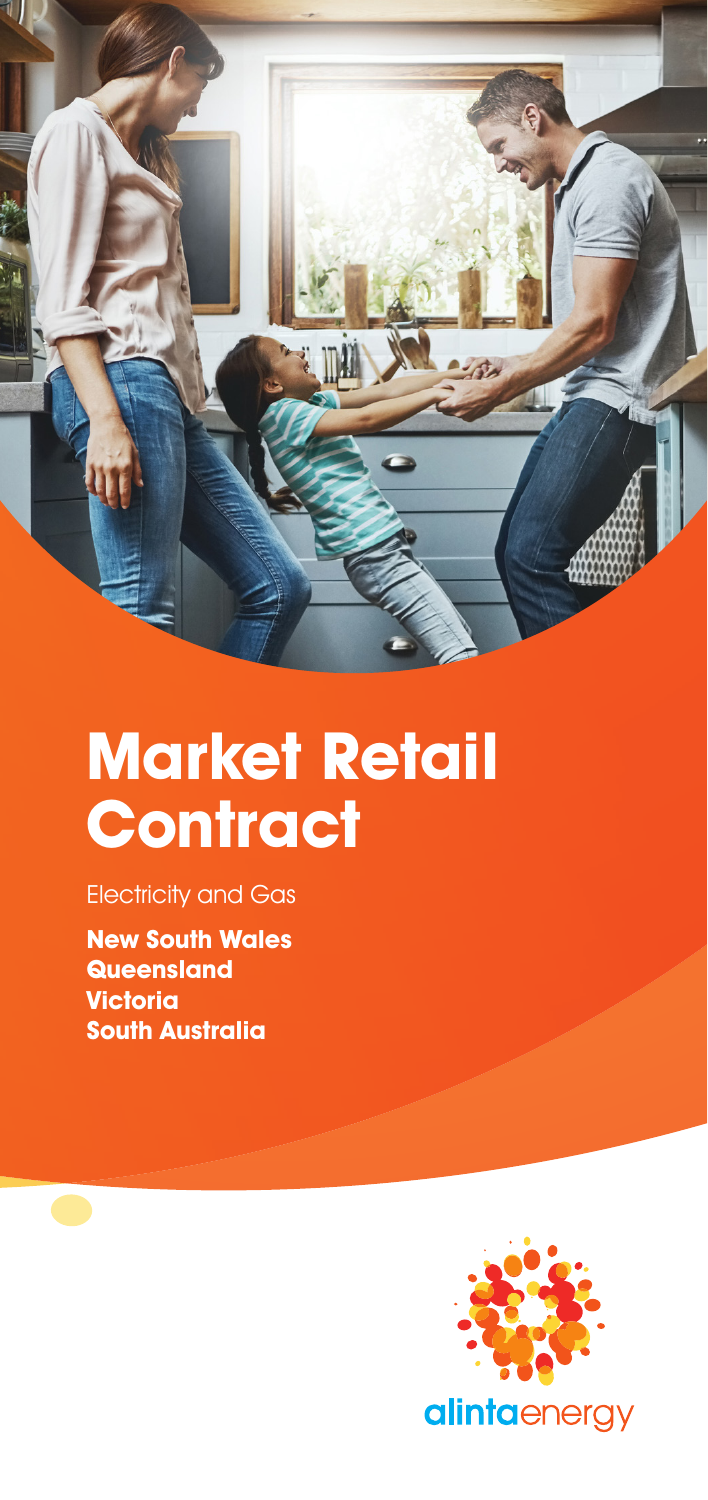# Important Information

# **How to contact the Alinta Energy team**

We know everyone's different when it comes to how they like dealing with companies. So choose to contact us in the way that suits you best.

| Phone                   | 13 37 02                              |
|-------------------------|---------------------------------------|
|                         | Monday to Friday from 8am to 8pm and  |
|                         | <b>Saturdays from 9am to 5pm AEDT</b> |
| Fax                     | 1300 781 235                          |
| Online                  | alintaenergy.com.au/contactus         |
|                         | Postal Address <b>Alinta Energy</b>   |
|                         | <b>PO Box 16196</b>                   |
|                         | <b>Collins Street West VIC 8007</b>   |
| Street Address Level 16 |                                       |
|                         | <b>40 City Road</b>                   |
|                         | Southbank, VIC 3006                   |

#### **Interpreter service**

To use the Telephone Interpreter Service, please call **1300 297 727**.

传译服务,请致电

خدمات الترجمة، اتصل على

傳譯服務,請致電

Các dịch vụ thông dịch viên, gọi điện thoại số

Per i servizi di interpretariato, chiamare

#### **National relay service**

To use the Teletypewriter [TTY] service, please call **13 36 77**. This is available for the cost of a local call.

To use the Speak & Listen service, please call **1300 555 727**.

#### **Questions about your new Energy Plan?**

Our aim is to provide you with options, so you can pick the Energy Plan which best suits your particular needs.

We recommend you read this booklet and make sure you understand all the details. Please contact us if you have any queries.

#### **Concerns about the service you've received?**

We want to make sure you enjoy being a customer of Alinta Energy and welcome feedback, be it positive or negative. If you're not happy with the service you're receiving from us, please let our team know as soon as you can so we can start resolving it for you.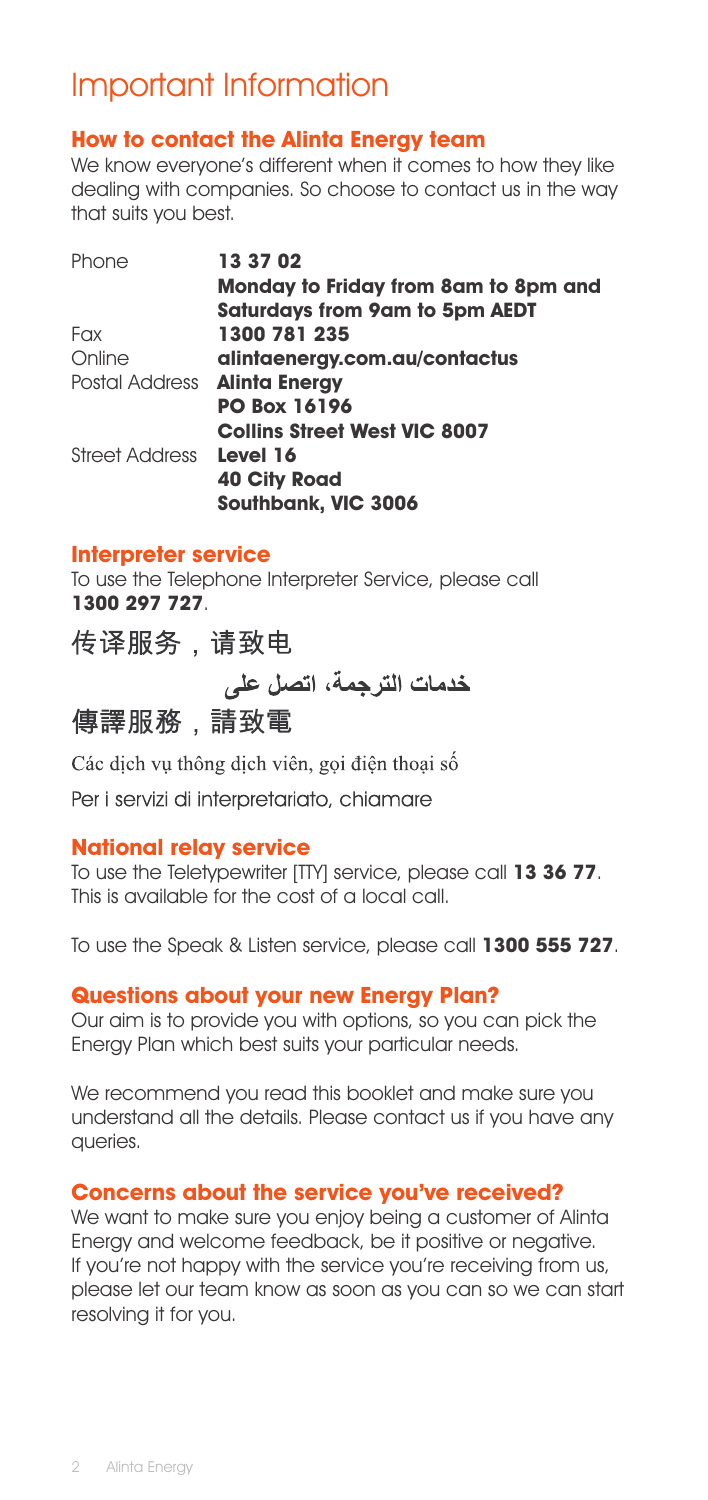You can do this in a number of ways:

- call the team on **13 37 02** Monday to Friday 8am to 8pm and Saturdays from 9am to 5pm
- log your feedback at **alintaenergy.com.au/contactus**
- post your comments to: **Alinta Energy Feedback**

#### **GPO Box 1302 Melbourne VIC 3001**

Our commitment is to respond to you within five Business Days. However, where we need more time to find the answer and solution, we will be sure to contact you within five Business Days to give you an update and advise you of the time within which we expect to find the answer or solution. We will also confirm how frequently you'd like to be updated moving forward. We will acknowledge your enquiry, complaint or dispute as soon as practicable but within 24 hours of receipt.

Your complaint will be dealt with in accordance with our complaint handling procedures which can be found at **alintaenergy.com.au/complaints-disputes** under Customer Help and Support.

#### **How to pay your account**

One size doesn't always fit all, so we've got a range of solutions for you to choose from when paying your Alinta Energy accounts. Each account you receive from us will include all our up-to-date payment options for the plan you are on, so keep an eye out in case we introduce anything new.

Of course, if the plan you choose has a discount for paying by a particular method [such as Direct Debit], please make sure you pay each account using that method to ensure you receive your discount.

#### **Phone or web**

To make a payment from your MasterCard, VISA or American Express card, visit **alintaenergy.com.au/paymybill** or call **13 37 02**.

#### **Direct Debit**

To 'set and forget', sign up to Direct Debit at **alintaenergy.com.au/directdebit** or download the Direct Debit application form at **alintaenergy.com.au/paymybill** or call us on **13 37 02**. Your Direct Debit can come out of any cheque, savings, transaction or credit card.

#### **BPAY®**

Contact your bank or financial institution to make a payment from your cheque, savings, debit, credit card or transaction account.

#### **In person**

Take your Alinta Energy bill to any Post Office to pay by cash, cheque or EFTPOS.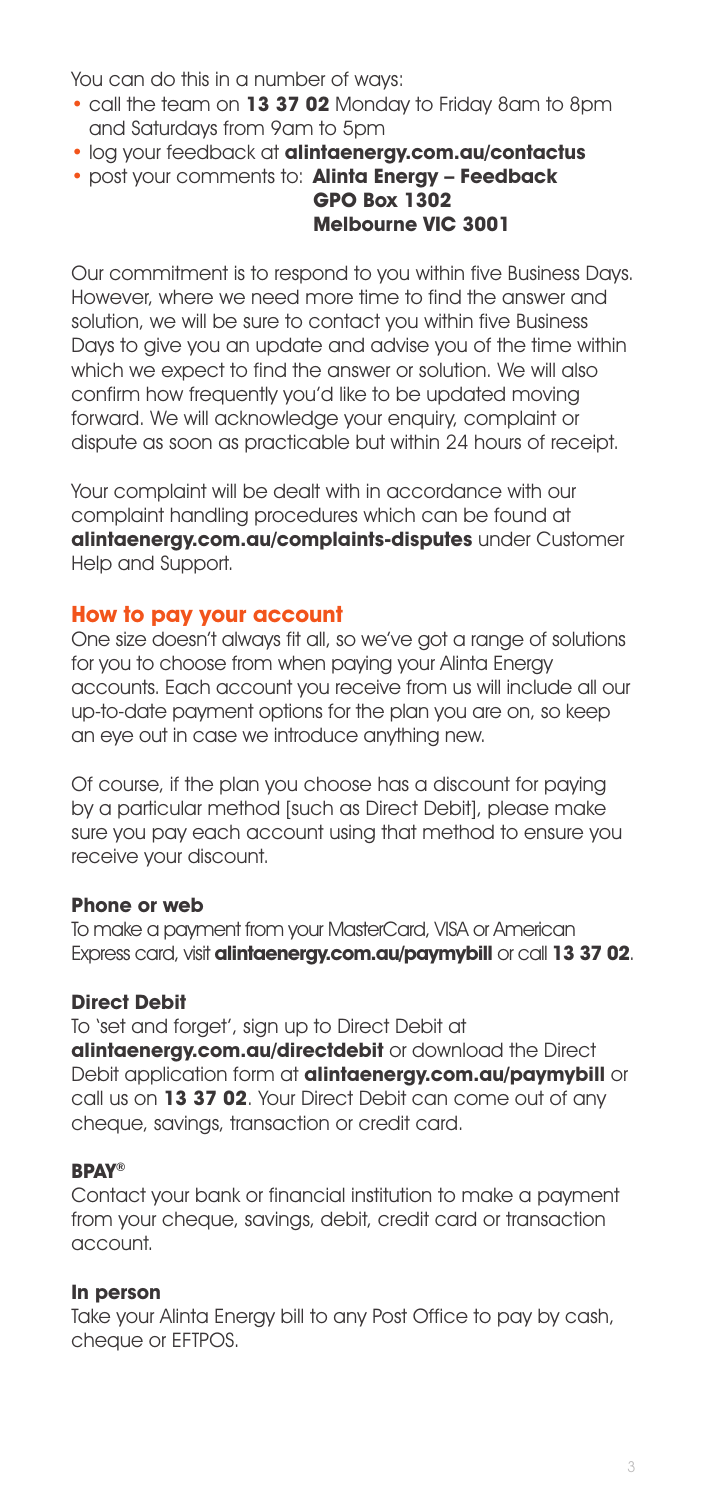#### **By mail**

If cheque is your preferred method, just tear the payment options slip off the account you'd like to pay, and post it with your cheque to the address shown on the slip.

#### **Centrepay**

Residential Customers receiving Centrelink payments may be able to use Centrepay to make regular transfers to us. For more information on how to set up Centrepay as a payment option visit the Services Australia website.

#### **SmoothPay**

We may, where you agree, arrange for you to pay your account under a SmoothPay arrangement, which is based on a 12 monthly estimate of your Energy consumption.

#### **Need assistance paying your account?**

If you're having trouble paying an account by the due date call us as soon as you can on **13 37 02** and our team will be happy to talk you through the options available. This may include a payment extension, an instalment plan or other concessions. Full details of our hardship policy for Residential Customers can be found on our website at **alintaenergy.com.au** under Help and Support or by calling us on **13 37 02**.

#### **Are you eligible for an Energy concession?**

If you are a Residential Customer, you may be eligible for a government funded Energy rebate, concession or relief scheme. Those rebates, concessions or relief schemes apply to your plan, subject to eligibility. The form of the rebate, concession or relief scheme will depend on the State in which your Supply Address is located. We will provide information on these concessions or rebates to you free of charge or, they can be found at our website at **alintaenergy.com.au** under Billing and Pricing or using the details for each State set out below:

#### **New South Wales**

Energy NSW Phone: **13 77 88** Web: **energy.nsw.gov.au** Email: **energy@planning.nsw.gov.au**

#### **South Australia**

Department of Human Services Phone: **1800 307 758** Web: **sa.gov.au/concessions** Email: **DHSConcessions@sa.gov.au**

#### **Queensland**

Queensland Government Phone: **13 QGOV (13 73 68)** Web: **qld.gov.au/community/cost-of-living-support/ concessions/energy-concessions**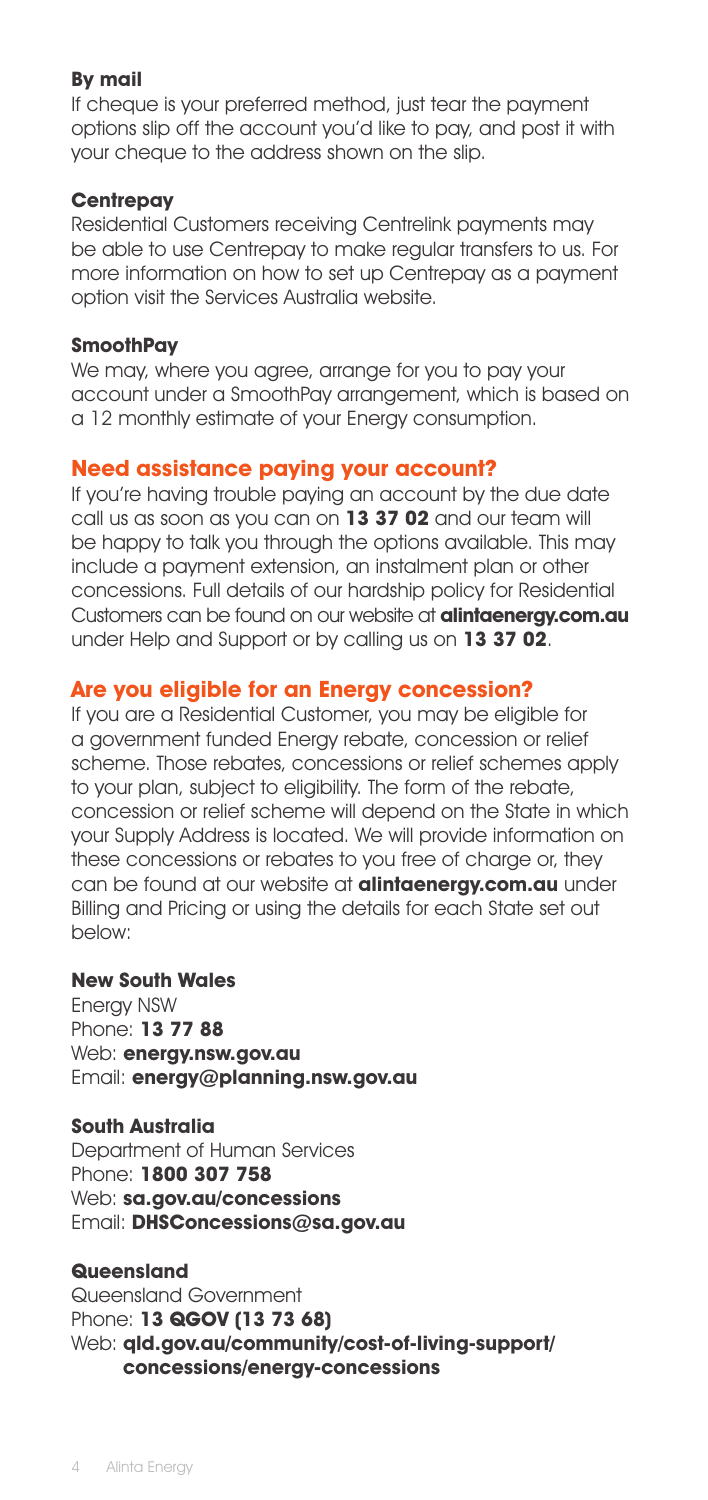#### **Victoria**  Department of Families, Fairness and Housing Phone: **1800 658 521** Web: **services.dffh.vic.gov.au/energy** Email: **concessions@health.vic.gov.au**

# Your Contract Details

Details about your Contract are set out on the following pages of this booklet.

# **1. Your Energy Contract (this "Contract")**

This Contract is a market retail contract. It covers the sale of Energy by us to you, the Customer, at your Supply Address and is made up of the following parts:

- your Energy Plan, details of which are set out in your Contract Summary;
- Disclosure Statement; and
- the contract terms included in this document ("Terms").

In addition to this Contract, Applicable Laws also contain rules about the sale of Energy and we will comply with these laws in our dealings with you.

If we sell you Energy at more than one Supply Address, then a separate Contract will apply to each Supply Address. Each such Contract will be governed by the Terms.

Please take the time to read through these Terms to ensure you are familiar with our obligations and your obligations.

#### **1.1 Applicability**

This Contract only applies to you if you are a Small Customer in relation to a Supply Address. If you are not a Small Customer, but Alinta Energy expressly offers and you accept an Energy Plan under this Contract, unless we otherwise explicitly state in your Contract Summary, the protections that apply for Small Customers will not apply to you.

Whether you are a Small Customer is determined by Applicable Laws based on the amount of Energy you use. You must immediately notify us if you are not, or your Energy usage significantly changes such that you cease to be, a Small Customer. If you cease to be a Small Customer, then this Contract may no longer apply. In that case, we will give you notice of your new contract terms, tariffs and pricing as soon as possible after we become aware of your change in customer status.

#### **1.2 Electricity and gas**

These Terms apply to electricity and gas, but some terms may be expressed to apply only to one or the other. If we are your retailer for both electricity and gas at your Supply Address, then you will have a separate Contract with us for each Energy type.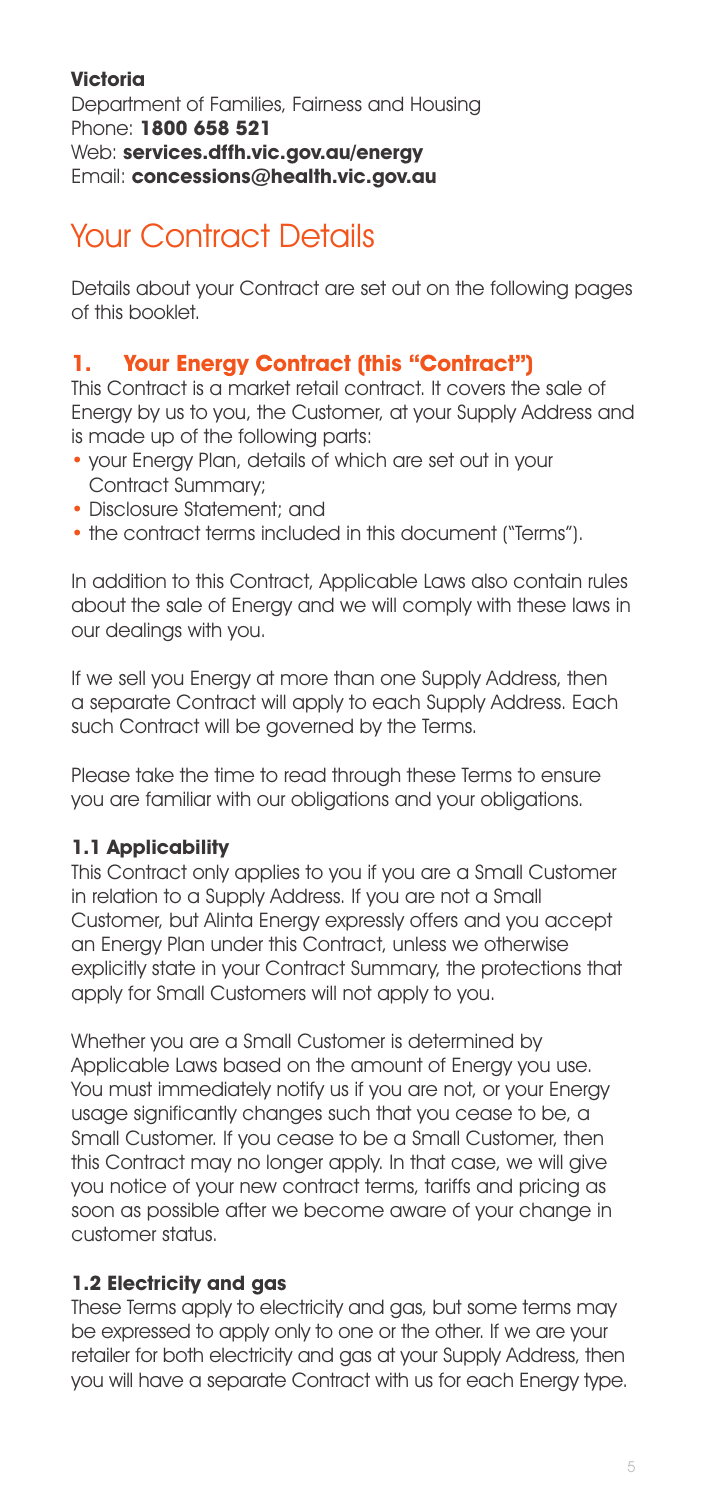If this Contract covers both electricity and gas and you decide to transfer to another retailer for one of those Energy types, then, from when another retailer becomes financially responsible for your Supply Address for that Energy type, this Contract will continue on only with respect to the nontransferred Energy type. Depending on the Energy Plan you have chosen, you may be liable to pay exit fees, as set out in your Contract Summary.

#### **1.3 Assumptions**

When you enter into a Contract with us, we make some assumptions including about the type of meter installed at your Supply Address, the amount of Energy to be consumed and the tariff charged to us by your Distributor. If we find that any of the assumptions on which we based our offer to you are incorrect, we will provide you with notice to advise you of the correct information.

# **2. The term of your Contract**

#### **2.1 When this Contract begins**

This Contract begins on the Acceptance Date. Although this Contract may have begun, we do not start selling you Energy, and you have no obligation to pay us for Energy, under your Contract unless and until all of the following have occurred (the "Supply Start Date"):

- we are satisfied with your eligibility for your selected Energy Plan;
- we are satisfied with your creditworthiness:
- if we have required this in accordance with these Terms and Applicable Laws, you have paid us a Security Deposit;
- your Supply Address has its own meter with a unique identifier;
- we have become financially responsible for your Supply Address in accordance with Applicable Laws;
- you have received from us a copy of the Welcome Pack; and
- the Cooling-Off Period has expired.

If your Contract includes an Energy Plan, your Energy Plan (including any fixed term and benefits as specified in your Contract Summary) will commence on the Supply Start Date.

#### **2.2 Cooling-off**

If you are a Small Customer, you have a right to cancel this Contract without penalty during the cooling-off period, which is 10 Business Days starting from and including the date after you receive from us a copy of the Welcome Pack ("Cooling-Off Period").

To cancel this Contract during the Cooling-Off Period, you can inform us by completing and returning to us the enclosed cancellation notice, or alternatively by calling us or writing to us. If you do so, this Contract will end immediately and you will continue to be supplied with Energy under any previous arrangements you may have had with us or another retailer.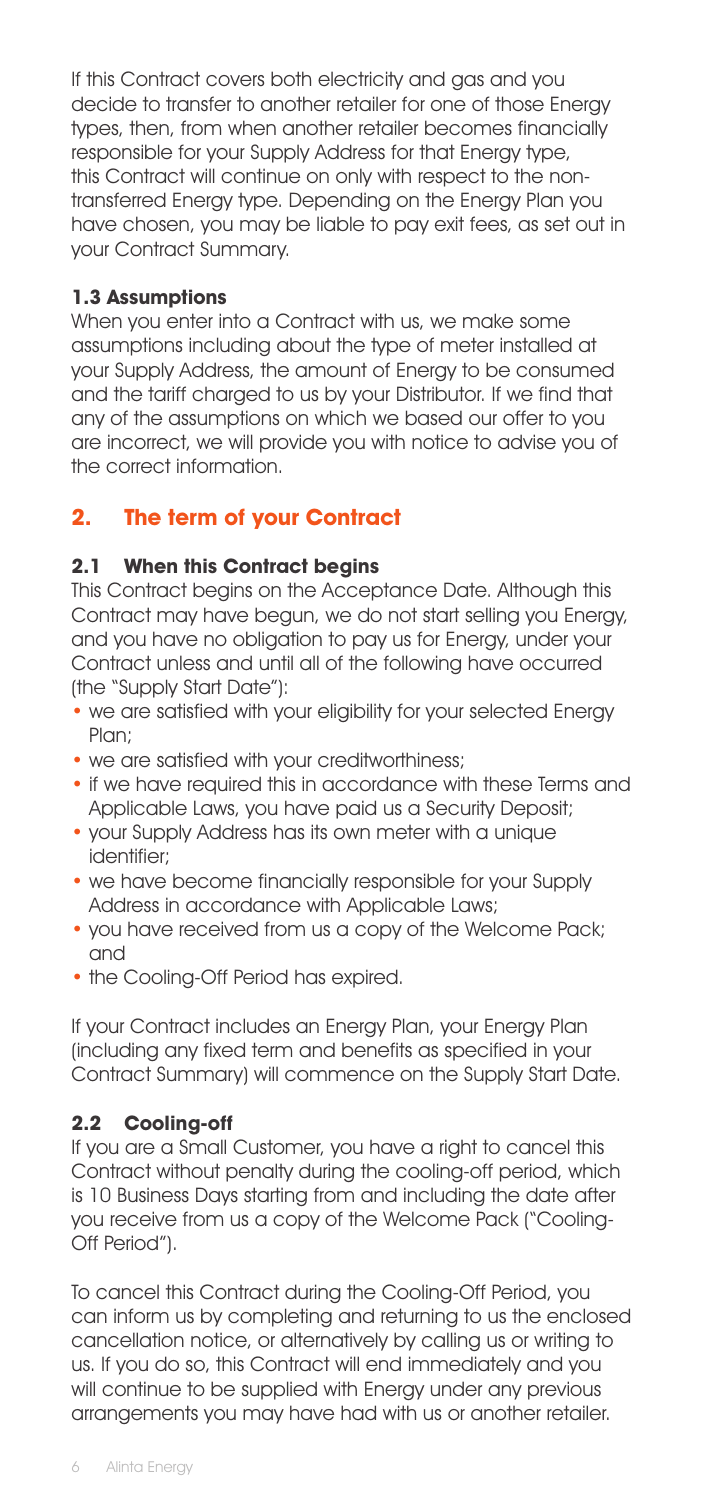#### **2.3 When your Contract ends**

Your Contract will end if:

- your Contract includes an Energy Plan with a fixed term, at the expiry date of the Energy Plan, in which case the section below on 'Your Energy Plan' applies;
- another retailer becomes financially responsible for your Supply Address;
- another Customer starts being supplied with Energy at your Supply Address by us or another retailer;
- we both agree to end this Contract, on the date that is agreed;
- you are moving out of your Supply Address and you are not transferring this Contract to a new address, when we have obtained a final meter reading for your Supply Address in accordance with the section below on Moving from your Supply Address;
- you are no longer a Small Customer and we exercise our right to end this Contract;
- you have entered into a new contract, which includes selecting a new Energy Plan, with us for your Supply Address, subject to the relevant Cooling-Off Period expiring; or
- a Last Resort Event occurs in respect of electricity or gas and we are required to transfer you to another retailer, in which case we will provide the appointed retailer with your name, billing address and details of your meter to effect the transfer.

Rights and obligations accrued on or before the date the Contract ends will not be affected, including obligations to pay us any outstanding amounts and to provide access to your meter. Provisions of these Terms about privacy, liability, notices, governing law and payment will survive the end of the Contract.

#### **2.4 Your Energy Plan**

Your Contract may include an Energy Plan with a fixed term and/or a benefit, such as a discount, as specified in your Contract Summary. Your Contract will terminate at the end of your Energy Plan's fixed term, unless we offer to extend your existing Energy Plan.

If your Energy Plan includes a fixed term and your Contract terminates before your Energy Plan's expiry date, then, subject to Applicable Laws, we may charge you an exit fee. Your Contract Summary sets out the amount of any exit fees or the manner in which they will be calculated if they apply to your Energy Plan.

If your Energy Plan includes a fixed term or a benefit, then we will send you a notice ("Expiry Notice"):

• for a Supply Address in New South Wales, South Australia or Queensland, no earlier than 40 Business Days and no later than 20 Business Days prior to the end of your fixed term or change to, or expiry of, any benefit; or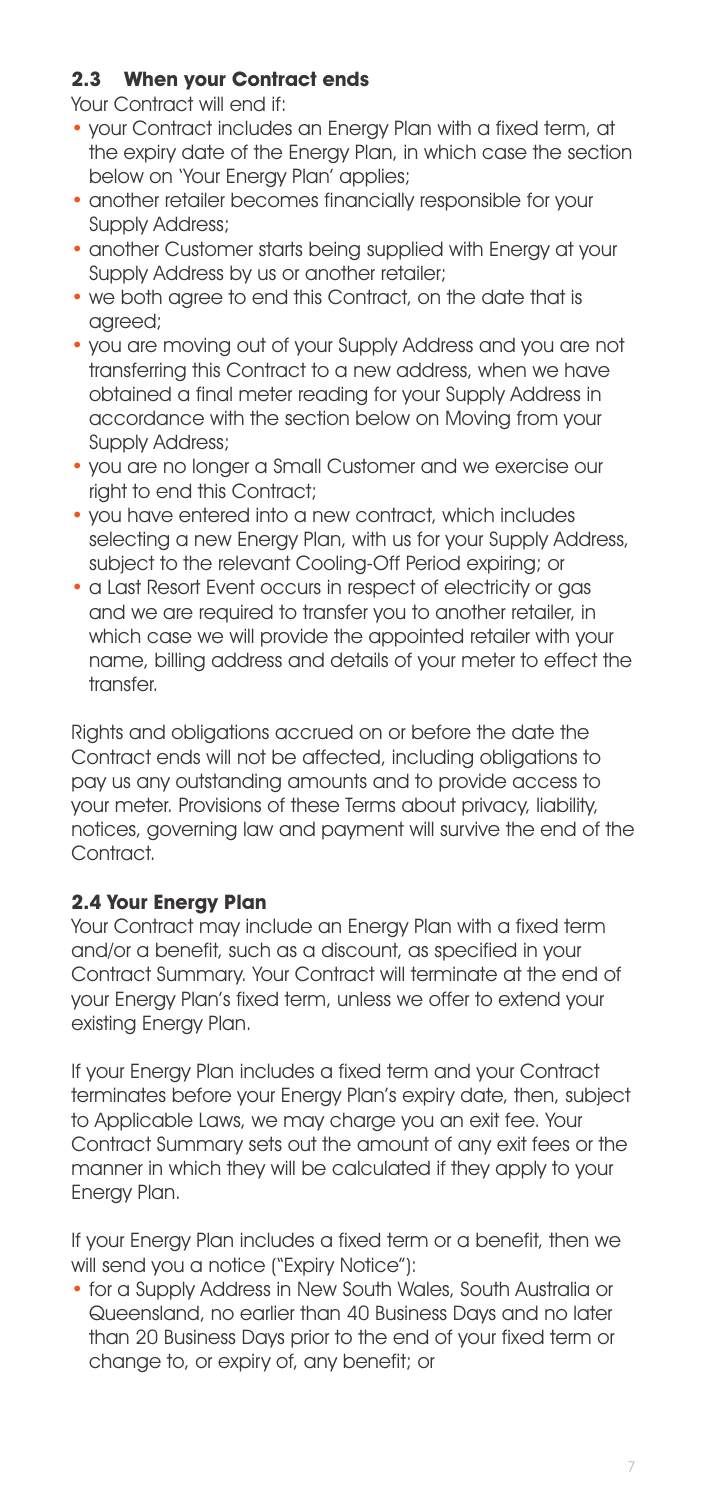- for a Supply Address in Victoria:
	- no earlier than 40 Business Days and no later than 20 Business Days prior to the end of your fixed term; and
	- no later than 5 Business Days before a change to, or expiry of, any benefit under your Energy Plan.

The Expiry Notice will advise you of the end date of your Contract and may include an offer for a new contract (which may include a new Energy Plan with a new fixed term and/ or benefit). If we do not offer you a new contract or if you reject our offer, the sale and supply of Energy by us to you will continue under a Standard Retail Contract, with the prices you pay being the applicable standing offer prices published on our website and as specified by Applicable Laws.

#### **2.5 Moving from your Supply Address**

If you are vacating your Supply Address, your Contract will be terminated from the day you vacate unless you have requested, and we have agreed, to transfer your Contract to a new address. You must provide at least 3 Business Days' notice to us of the date on which you intend to vacate the Supply Address and give us your forwarding address for a final bill to be issued to you.

After we receive your notice, we will use our best efforts to ensure the meter at the Supply Address is read, or metering data is obtained, on that date and at a time agreed with you. If having used best efforts we cannot read or access the meter as agreed, then as soon as possible after that date we will read the meter and send you a final bill at the forwarding address.

If you do not give us the required notice, or you have not agreed a time for the meter to be read, or we cannot access the meter, then you will continue to be liable for Energy consumed at the Supply Address even if someone else is consuming it until the first to occur of the following events:

- we become aware you have vacated the Supply Address and we obtain metering data, which we will ensure happens as soon as possible after we become so aware;
- another Customer enters into a contract and starts being supplied with Energy at the Supply Address by us or another retailer; or
- the Supply Address is disconnected.

If you enter into a new contract with us for another address, we may include your charges for the vacated address in an account for the new address.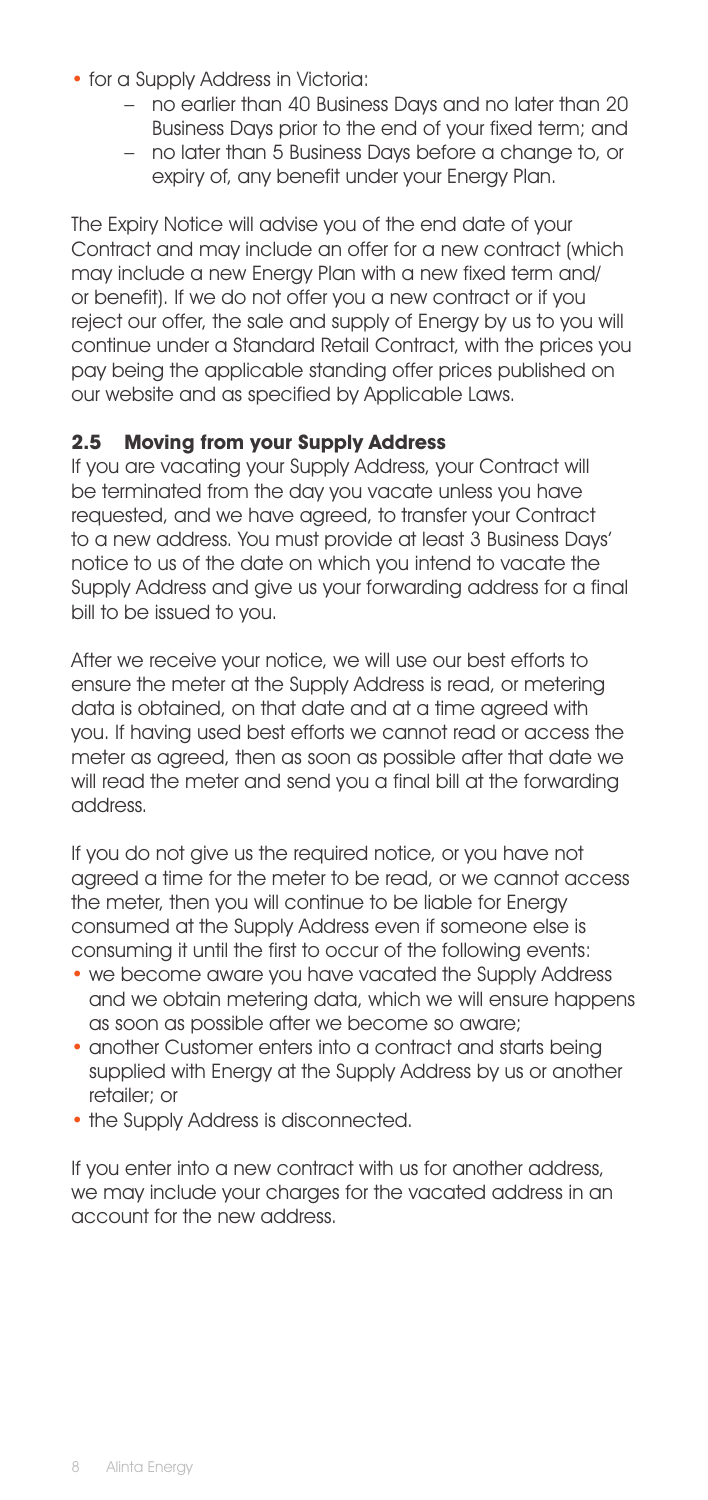# **3. Tariffs and charges**

#### **3.1 Your tariffs and charges**

You must pay the Charges that apply to you at your Acceptance Date, unless changed by us in accordance with these Terms. If you are entitled to receive a benefit or discount off Alinta Energy's market offer prices under your Contract, the benefit or discount will be as set out in your Contract Summary.

The Charges applicable to you may differ from Alinta Energy's published market offer prices and other tariffs that Alinta Energy may offer from time to time (including, if applicable, under the same Energy Plan). You will continue to pay the Charges for your Contract rather than the market offer prices offered by Alinta Energy at a later date.

The Charges you must pay generally comprise the following charges which may differ at different times of the day or year depending on your usage as set out in your Contract Summary:

- usage charges based on the amount of Energy you use:
- daily supply charges for supplying Energy to your Supply Address, regardless of your Energy use; and
- if applicable, demand charges.

If your Supply Address is located in Victoria and your Charges include:

- a time of use based tariff, you may opt out of this tariff to a flat rate or demand based tariff at any time by contacting us; or
- a demand based tariff, you may opt out of this tariff at any time by contacting us.

Additionally, subject to Applicable Laws, you may be required to pay the following additional fees as set out in your Contract Summary:

- late payment fees for bills paid after the Due Date;
- exit fees if you terminate your Contract before the end of a fixed term (if applicable);
- payment processing fees where we incur a merchant service fee;
- a paper bill fee; or
- fees for dishonoured payments made by you resulting in us incurring a fee.

You must also pay any additional amounts passed through from your relevant Distributor, Meter Service Provider or other third parties in relation to services we arrange, including connection fees, disconnection fees and additional meter fees that are not otherwise included in other charges. Distributor and Meter Service Provider fees and charges are set by these parties and are subject to change at their discretion.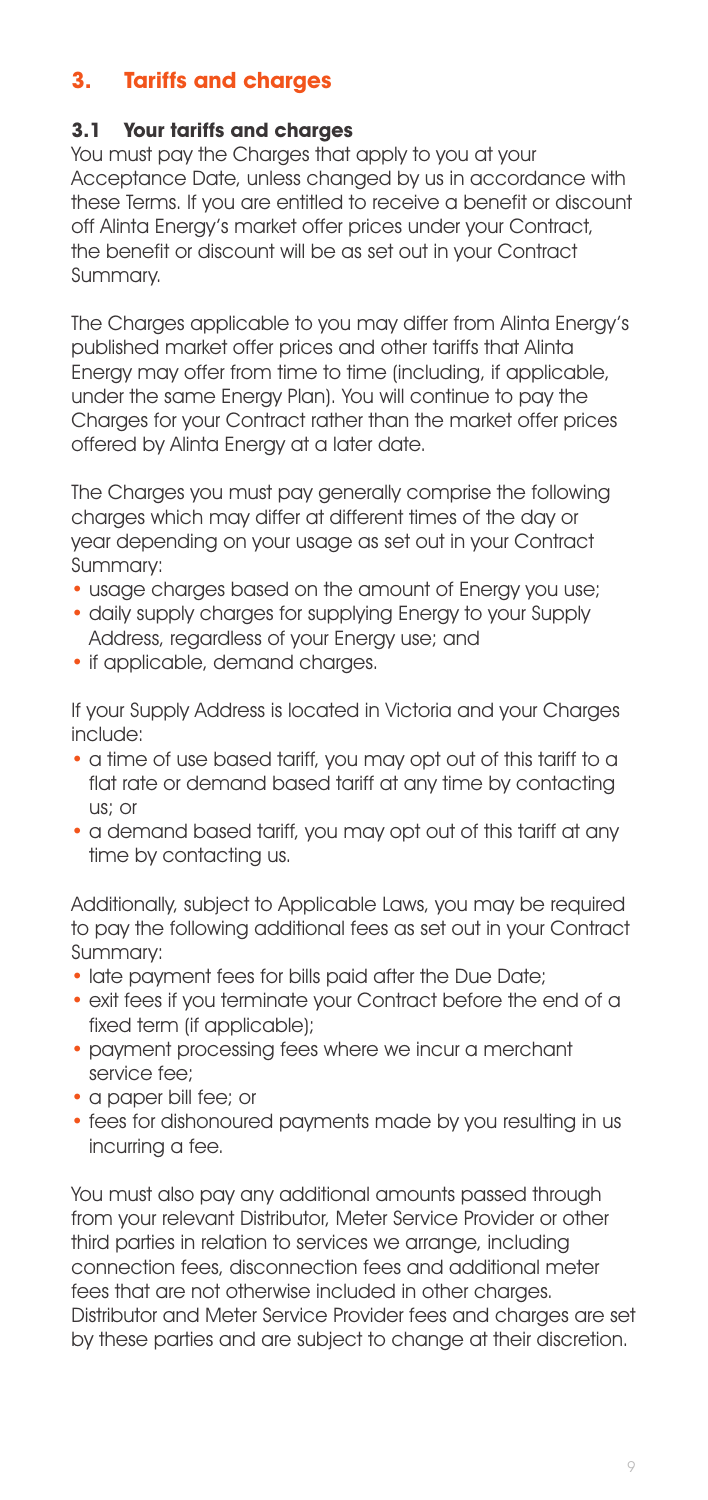#### **3.2 Variations in tariffs, additional charges and changes in discounts**

Unless otherwise stated in your Contract Summary or as limited by Applicable Laws, we may change the amount, nature and structure of your Charges. We will send you a notice, which may be in the form of a message on your bill, no later than 5 Business Days prior to any change. If your Supply Address is in Queensland, we will give you at least 10 Business Days' notice of any increase to your Charges and otherwise notify you no later than 5 Business Days prior to any change.

If your Contract includes an Energy Plan with a benefit, we may also vary the benefit in accordance with Applicable Laws and as set out in the paragraph "Your Energy Plan" of these Terms.

If a tariff, charge or benefit applicable to you or your Supply Address changes midway through a billing cycle, we will calculate your bill on a pro rata basis so you are charged the new tariff or charge (taking into account any changes to the tariffs or charges as a result of a change to a benefit, as applicable), from at least the date of the change until the end of the billing cycle in accordance with Applicable Laws.

# **4. Bills**

# **4.1 Separate bills for electricity and gas**

If we sell you both electricity and gas under this Contract, we will bill you separately for each Energy type. Similarly, if you have more than one Supply Address signed up with us, we will send you separate bills for each of your Supply Addresses.

#### **4.2 When and how you will receive your bills**

Your bills will be sent to the billing address set out in your Contract Summary or such other address that you later provide to us. If you have provided us with your explicit informed consent to receive bills, notices and other information relating to your Contract with Energy by email, then unless you request for us to send you your bills to a postal address or if we determine your email address is not valid, we will use your email address for billing purposes. A bill sent by email will be taken to have been received by

you on the date of transmission unless we receive a notice that delivery did not occur, in which case we will send a copy of the bill to you by post as soon as practicable. However, the original Due Date will stand, unless the delivery error has occurred due to our fault.

We will issue bills as soon as possible after the end of each billing cycle set out in your Contract Summary for each Energy type.

#### **4.3 Estimating Energy usage**

We will usually base your bills on readings of your meter. However, we may estimate the Energy usage at your Supply Address if your meter cannot be read or if your metering data is not obtained (for example, if access to the meter is not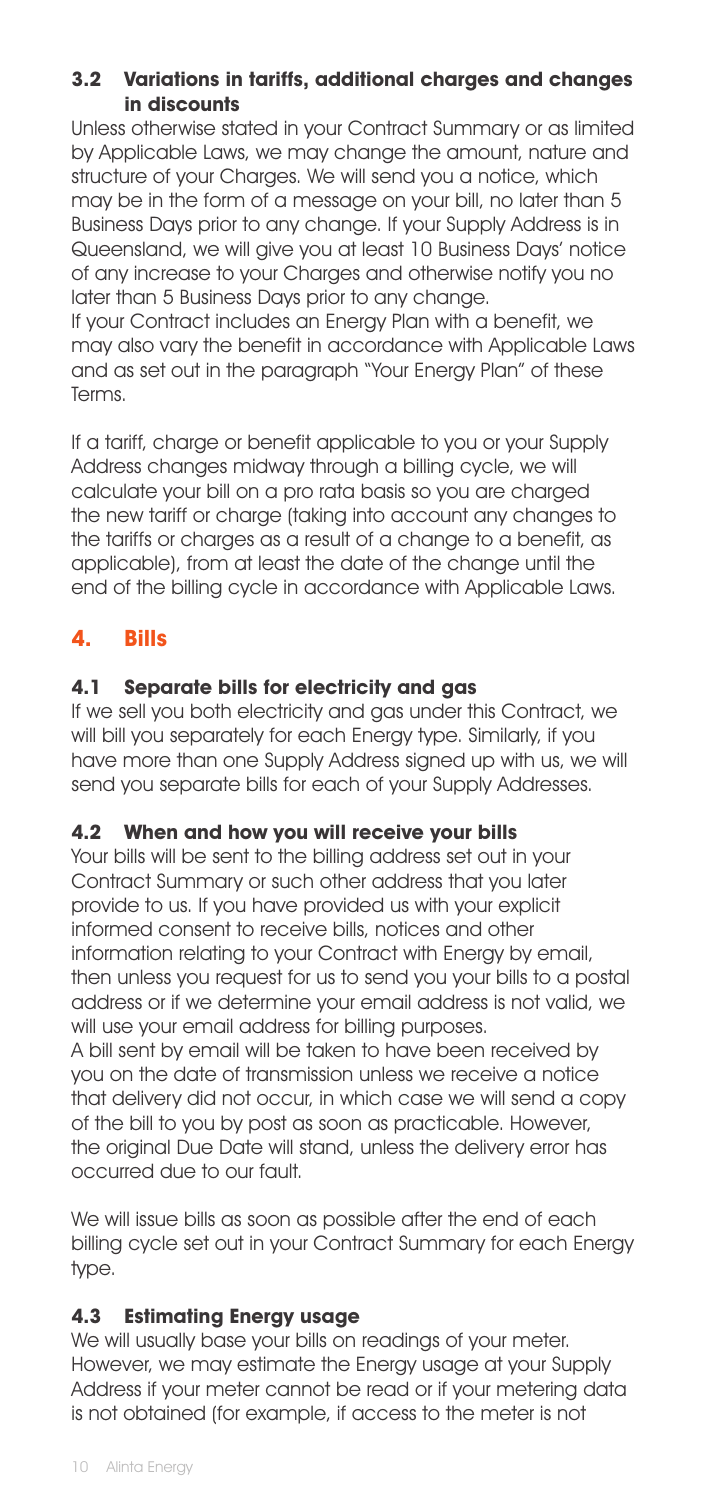given or the meter breaks down or is faulty), or if you otherwise provide your explicit informed consent to our use of estimates as a basis for calculating your Energy usage.

You may also choose to submit your own self-read where you have received a bill based on an estimated read. More information on how to submit your self-read can be found at **alintaenergy.com.au/self-read** or by calling us on **13 37 02**.

If we estimate the amount of Energy consumed at your Supply Address to calculate a bill, we will:

- clearly state on the bill that it is based on an estimation; and
- when your meter is later read, adjust your bill for the difference between the estimate and the Energy actually used.

If the later meter read shows that you have been undercharged, we will allow you to pay the undercharged amount in instalments, over the same period of time during which the meter was not read in accordance with Applicable Laws.

If the meter has not been read due to your actions, and you request us to replace the estimated bill with a bill based on an actual reading of the meter, then, assuming that you have rectified the reason the meter could not be read, we will comply with your request to do so, but may pass through to you any charges we incur in doing so.

#### **4.4 Review of your bill**

If you ask us to review a bill we will do so and report back to you in accordance with our standard complaints and dispute resolution procedures.

If you ask us to, we must arrange for a check of the meter reading or metering data or for a test of the meter in reviewing the bill.

If your Supply Address is in New South Wales or South Australia, we may request payment in advance for the cost of the check or test, and then refund this amount (or credit the amount of that charge on your adjusted bill) if the check or test finds that the meter reading, metering data or the meter is incorrect or faulty.

If your Supply Address is in Victoria or Queensland, we may request payment only if the check or test finds that the meter reading, metering data or the meter is not incorrect or faulty. If the review finds the bill is correct, you must pay any unpaid amounts. However, if the review finds the bill is incorrect, we will adjust the bill in accordance with Applicable Laws.

#### **4.5 Overcharging**

If we have overcharged you, we will inform you within 10 Business Days of when we become aware of the overcharaina and repay the overcharged amount according to your instructions or otherwise as required by Applicable Laws.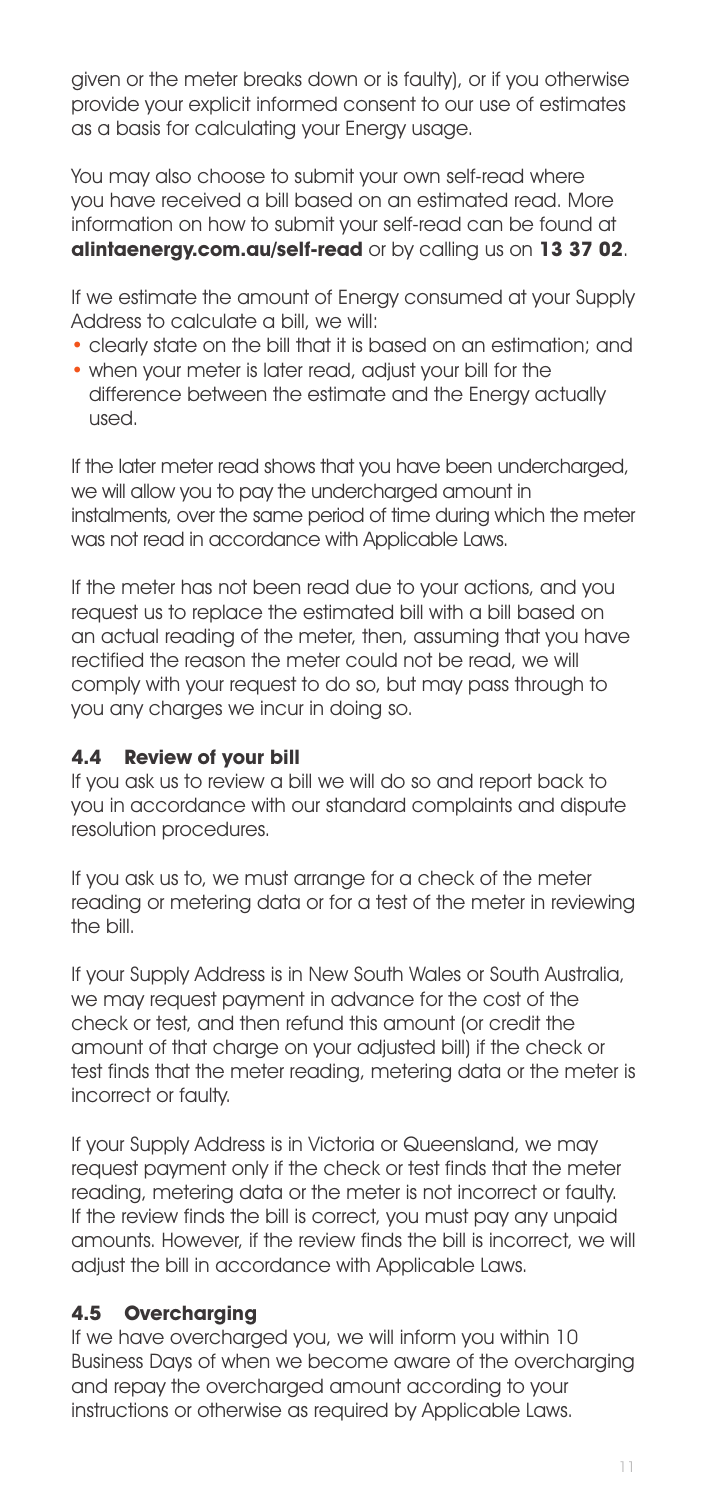If we have overcharged you as a result of your own fault or unlawful act or omission, we may limit the amount we credit or pay you to the amount you were overcharged in the last 12 months before we became aware of the overcharging.

# **4.6 Undercharging**

If we have undercharged you or not charged you at all, we may recover some or all of the undercharged amount from you in accordance with Applicable Laws. We will not charge you interest on undercharged amounts and we will offer you time to repay the undercharged amount in instalments in accordance with Applicable Laws. These restrictions on recovering the amounts that should have been charged apply only to Small Customers.

If we have undercharged you or not charged you at all as a result of your own fault or unlawful act or omission, we may recover all of the amounts that should have been charged in accordance with Applicable Laws.

#### **4.7 Historical billing and electricity usage information**

Upon request, we will give you information about your billing history and electricity usage for the previous 2 years free of charge. However, we may charge you if you require information going back more than 2 years or we have already given you this information multiple times in accordance with Applicable Laws.

#### **4.8 Guaranteed service level payments**

If your Supply Address is located in Victoria and your Distributor makes a payment to us in relation to a Distributor's Guaranteed Service Levels, we will apply this payment to your account within 10 Business Days.

# **5. Paying your bill**

#### **5.1 What you must pay**

You must pay amounts billed by us for the Energy we have sold you and any additional fees and charges detailed in our Contract Summary or these Terms and separately itemised on your bill (including GST if applicable).

#### **5.2 How and when you must pay your bill**

You may pay using any of the methods listed on your bill. You must pay your bill by the Due Date specified on your bill. If you do not pay by the Due Date we will send you a reminder that the bill is past the Due Date, giving you an extended Due Date which will not be less than 5 Business Days after the date the reminder is issued.

You can choose to pay your account in advance.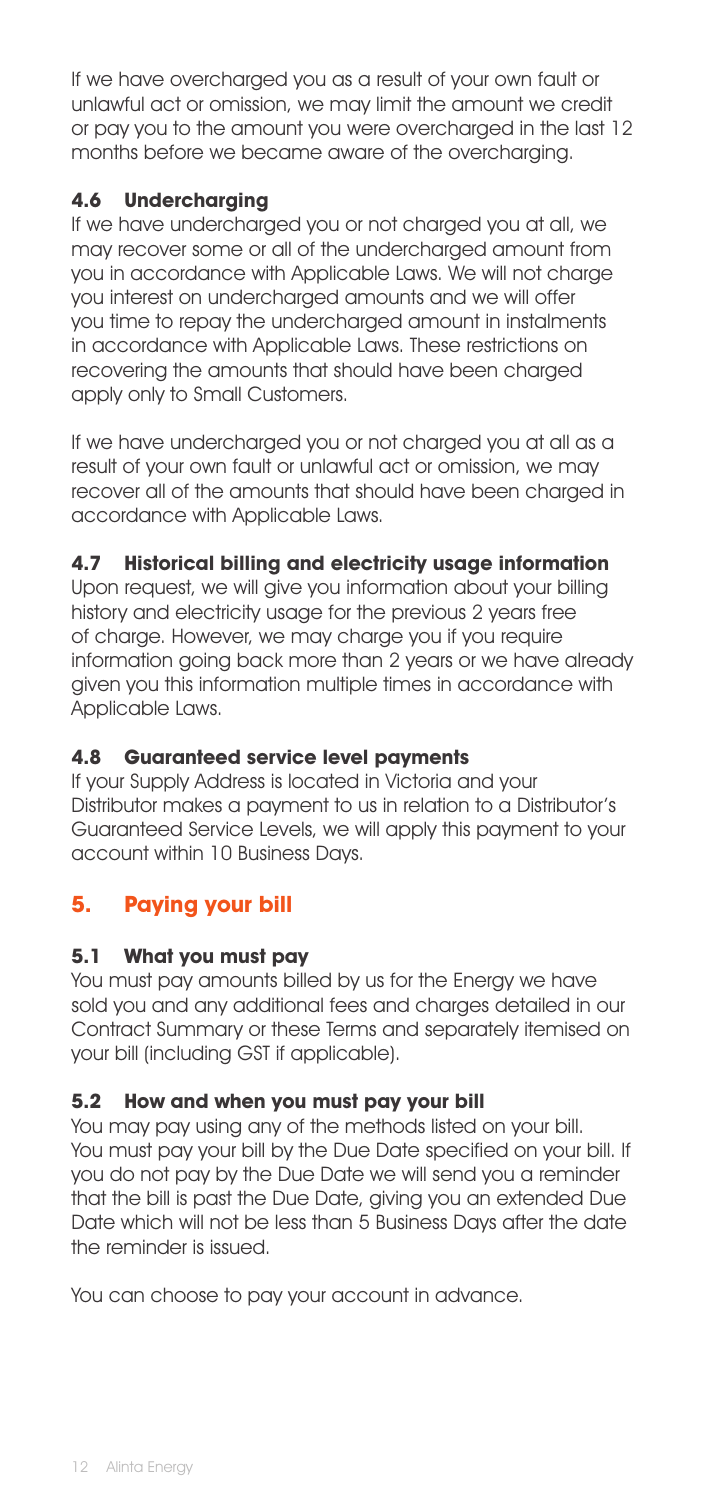# **5.3 Applying your payments**

If we include a charge in a bill for any other good or service we have sold or provided to you, then, unless you direct us otherwise, we will first apply any payments you make to the amount applicable to your Energy usage.

#### **5.4 Payment difficulties**

If you are unable to pay your bill by the Due Date or are experiencing payment difficulties due to hardship, please let us know as soon as possible.

We have a range of payment assistance and support options to help you. Visit our website for more information about this assistance, other practical assistance, and grants and concessions you may be entitled to.

# **6. Credit checks and security deposits**

#### **6.1 Credit checks and credit reporting**

We may, at any time and in accordance with Applicable Laws, conduct a check on your creditworthiness if you consent to us doing so.

The way we handle your credit information, such as:

- how we check your creditworthiness:
- how and when we disclose your credit information to third parties (including credit reporting bodies); and
- how our disclosure may affect your creditworthiness is detailed in our Credit Reporting Policy and Statement of Notifiable Matters which are available on our website.

#### **6.2 Security deposits**

On the basis of your creditworthiness, we may require that you provide a Security Deposit in accordance with Applicable Laws.

The circumstances in which we can require a Security Deposit, the maximum amount of the Security Deposit and when the Security Deposit must be returned are governed by Applicable Laws.

# **7. Disconnection**

#### **7.1 When we are allowed to disconnect you**

Unless prohibited by Applicable Laws, we may arrange for the disconnection of your Supply Address if:

- you don't pay your Energy bill by the Due Date and:
- if you are a Residential Customer, subject to Applicable Laws, you don't:
	- agree to an offer to pay your bills by instalments or through an agreed payment plan; or
	- where having agreed to pay your bills by instalments or through an agreed payment plan, you fail to comply with the instalment arrangement or do not comply with the terms of the agreed payment plan (as applicable);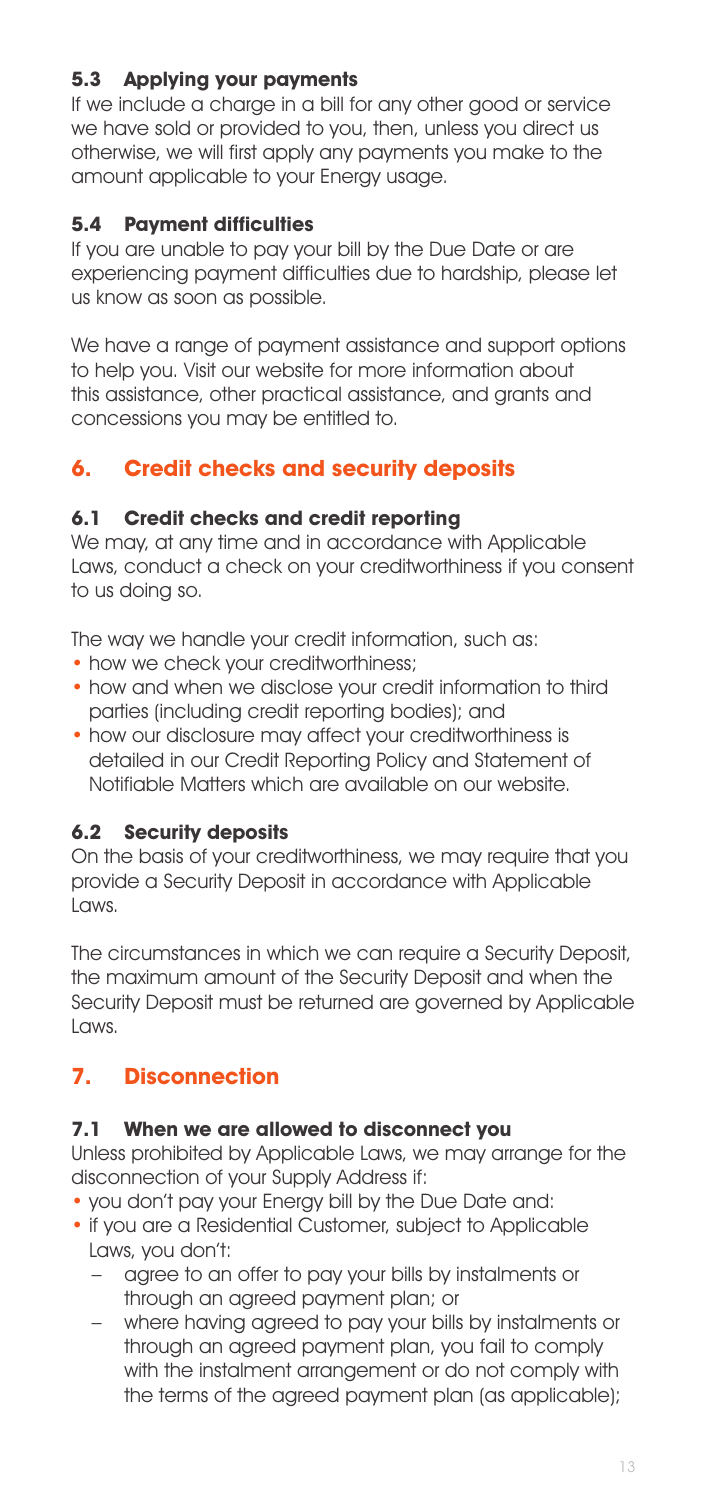- you refuse to provide a Security Deposit we are entitled to require from you in accordance with Applicable Laws;
- you have failed to allow safe and unhindered access to the meter at your Supply Address for 3 consecutive meter reads;
- there is fraudulent use of Energy at your Supply Address or intentional use contrary to Applicable Laws; or
- we are otherwise entitled or required to do so under Applicable Laws.

#### **7.2 Notice and warning of disconnection**

Before disconnecting your Supply Address, we will give you notice in accordance with Applicable Laws. However, we are not required to provide a warning notice prior to disconnection in certain circumstances such as where there has been illegal or fraudulent use of Energy at your Supply Address, where there is an emergency or health and safety issue or if you are not a Small Customer.

#### **7.3 When we must not arrange disconnection**

You are entitled to certain protections from disconnection, including where:

- you are a Residential Customer in hardship;
- you have an unresolved complaint with us or the ombudsman;
- there is Life Support Equipment at the Supply Address; or
- there is an extreme weather event.

In addition, you may receive the benefit of certain protections under Applicable Laws and we will comply with these.

#### **7.4 Disconnection on request**

You may request disconnection and the issue of a final bill. We will arrange disconnection of your Supply Address with your Distributor in accordance with your request. However, if your Distributor fails to disconnect you for any reason you will remain liable for any Charges and any fees of the Distributor and Meter Service Provider (as applicable) to your Supply Address until you are disconnected, including your disconnection fee.

#### **7.5 Reconnection after disconnection**

We must request your Distributor to reconnect your Supply Address if, within 10 Business Days of your Supply Address being disconnected:

- you ask us to arrange for reconnection of your Supply Address;
- you rectify the matter that led to the disconnection; and
- you pay any reconnection fee charged by your Distributor.

We may terminate your Contract 10 Business Days following disconnection if you do not meet the requirements for reconnection.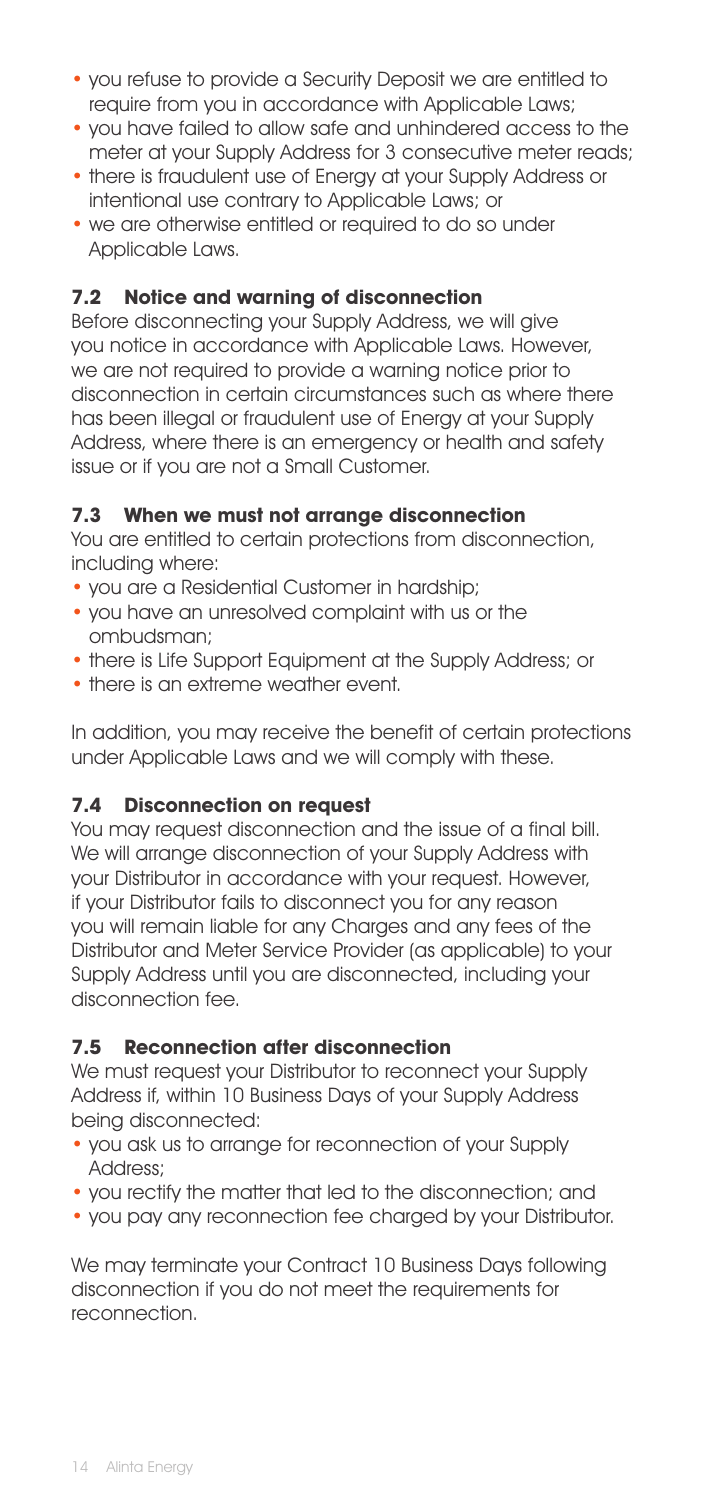# **8. Your Obligations**

# **8.1 How you use Energy**

In your use of Energy at your Supply Address and otherwise in relation to this Contract, you must comply with Applicable Laws. You must not, and must take reasonable steps to ensure others do not:

- illegally use Energy supplied to your Supply Address:
- interfere or allow interference with any Energy equipment that is at your Supply Address, including your meter;
- use Energy supplied to your Supply Address or any Energy equipment in a manner that:
	- unreasonably interferes with the connection or supply of Energy to any third party; or
	- causes damage or interference to any third party; or
- allow Energy purchased from us to be used otherwise than in accordance with this Contract.

#### **8.2 Access to your Supply Address and meters**

You must provide us, your Distributor or Meter Service Provider and any person providing a meter or metering services with safe and unhindered access to your Supply Address and the meter for purposes relevant to the sale and supply of Energy to you in accordance with Applicable Laws, including to (where relevant):

- install, read, test, maintain, inspect, alter, repair or replace the meter at the Supply Address;
- connect, disconnect or reconnect Energy supply at the Supply Address; or
- undertake such other services as may be required by your Distributor or Meter Service Provider.

Under this Contract, we may replace your existing electricity meter with a new meter as part of a replacement program for your type of meter (including if required by Applicable Laws), even where:

- your existing meter is not or may not be faulty; or
- you have not reauested the replacement meter.

Where applicable, you waive your right under rule 59A of the National Energy Retail Rules to opt out of having your meter replaced.

You agree to pay any upfront charges we pass through to you as a result of replacing your existing meter with a new meter.

#### **8.3 Other obligations related to your meter**

You must notify us as soon as possible if something changes which affects safe and unhindered meter access. You must not damage, remove or in any way tamper with, or allow anyone else to tamper with, your meter.

#### **8.4 You're responsible for your Supply Address**

You're responsible for how Energy is used at your Supply Address.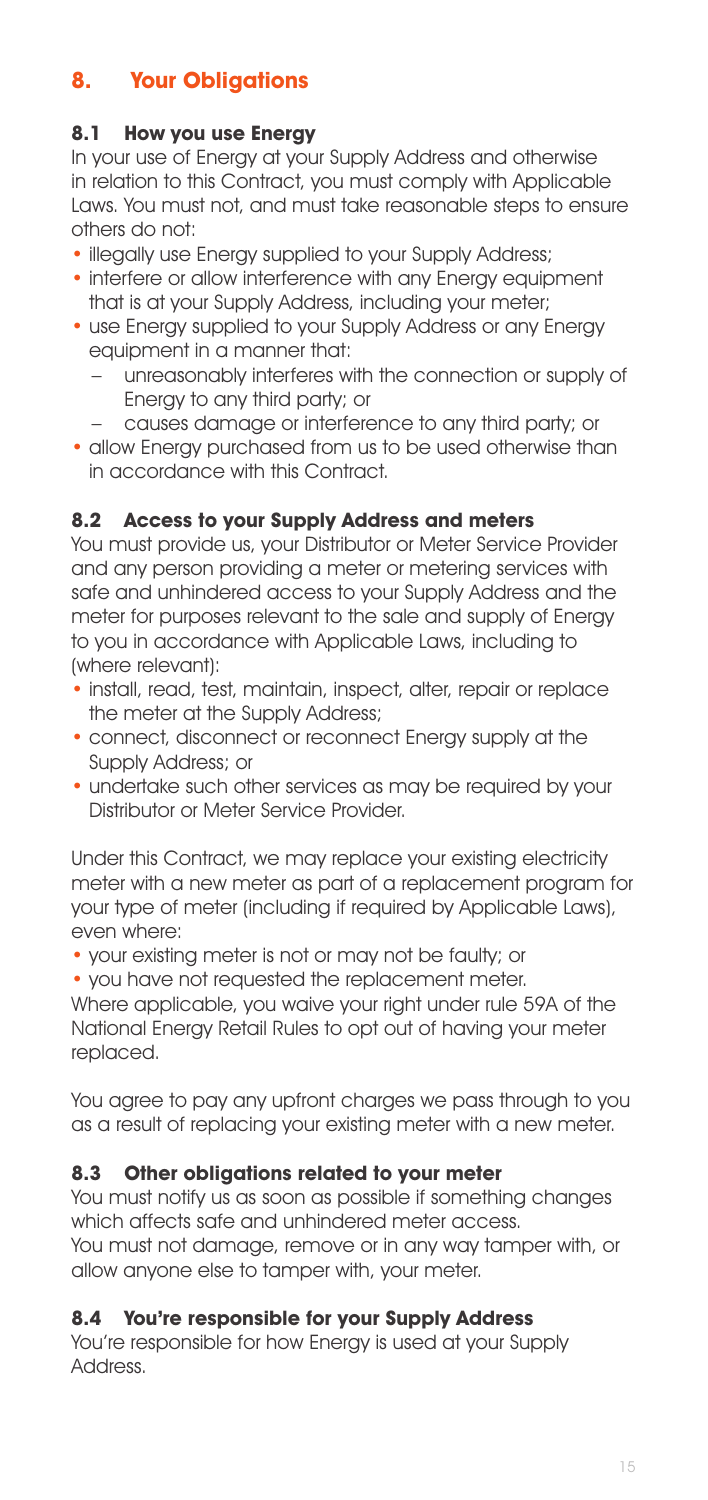If you are a Business Customer, you are responsible to take reasonable steps to prevent loss or damage you may suffer if there are problems with your Energy supply.

You must also:

- ensure Energy equipment at your Supply Address is in good condition and is safe from damage or interference;
- ensure that any work on Energy equipment at your Supply Address is done by accredited electricians and registered plumbers or gas fitters;
- keep your Energy equipment at your Supply Address clear of all vegetation, structures and vehicles;
- advise us or your Distributor of any safety issues; and
- comply with any reasonable directions from us or your Distributor

# **9. Scope of this Contract**

#### **9.1 What is covered by this Contract**

Under this Contract we agree to sell you Energy at your Supply Address, and, where we sell you electricity, we will provide, install and maintain your meter. We also agree to meet other obligations set out in this Contract and to comply with Applicable Laws.

In return, you agree:

- to be responsible for charges and fees for Energy supplied to the Supply Address until this Contract ends;
- to pay the amounts billed by us under this Contract; and
- to meet your obligations under this Contract and Applicable Laws.

#### **9.2 What is not covered by this Contract**

This Contract does not cover the physical connection of your Supply Address to the distribution system, including metering equipment and the maintenance of that connection and where we sell you gas, provision of metering equipment. This is the role of your Distributor.

You acknowledge your Distributor is responsible for:

- the connection of your Supply Address to its distribution system;
- the maintenance of that connection:
- the delivery of Energy to your Supply Address; and
- the quality, reliability and other characteristics of your Energy.

Consequently, we are not responsible for the supply of Energy to you and therefore we are not liable for any loss, liability, claim or damage you suffer because of any failure, fluctuation or defect in the supply of Energy to you by your Distributor or because of your Distributor's failure to disconnect or reconnect your Energy supply.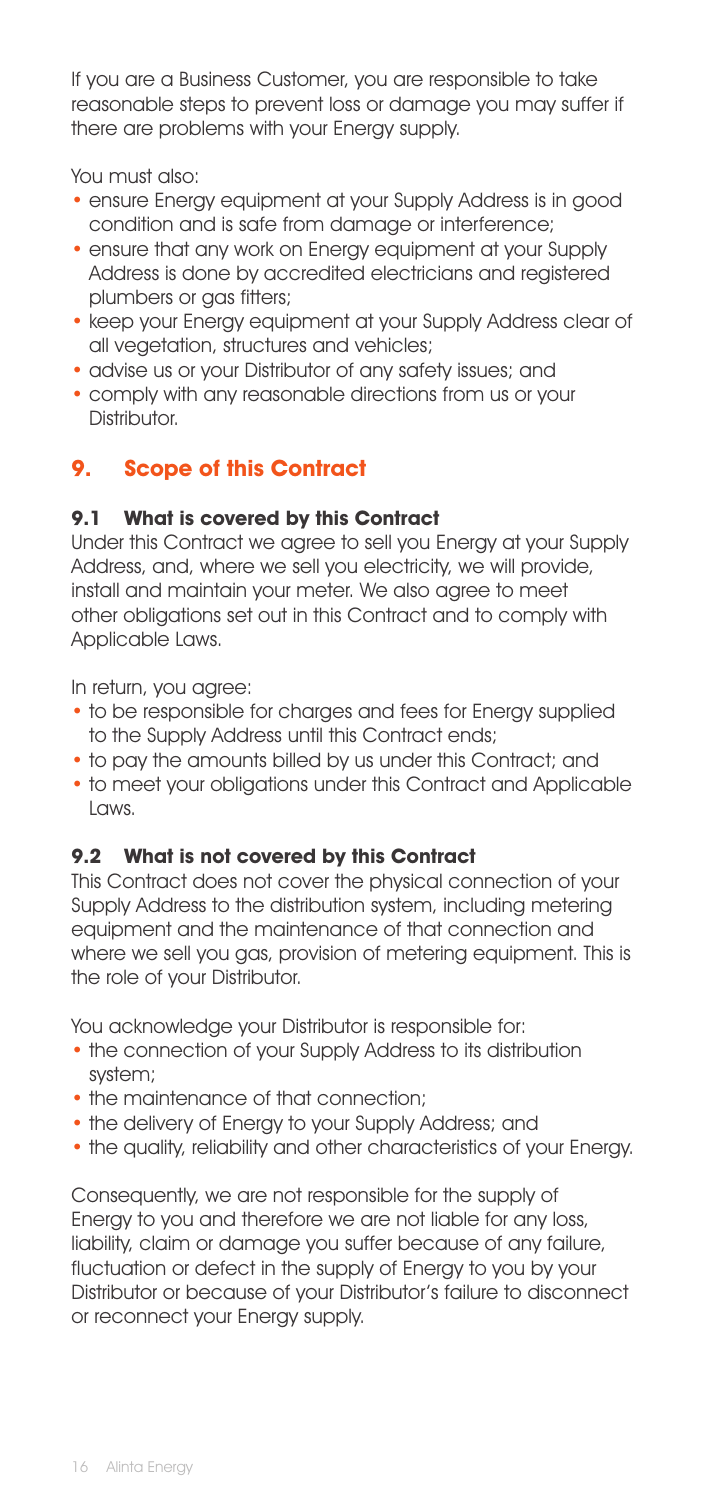# **9.3 Our liability**

The quality, continuity, reliability and other characteristics of your Energy supply is subject to a variety of factors that are beyond our control as your retailer. This includes accidents, emergencies, dangerous conditions, weather conditions, vandalism, system demand, the technical limitations of the distribution system, the location of your Supply Address, interruptions for maintenance or repair, damage to the distribution system and the acts of third parties, including your Distributor or a governmental authority.

Unexpected fluctuations or interruptions in your Energy supply may cause damage or loss to equipment at your Supply Address and Energy supplied may be interrupted, disconnected, reduced or limited.

Other than as required by Applicable Laws we:

- give no condition, warranty or undertaking, and we make no representation to you about the condition or suitability of electricity, its quality, fitness or safety other than those set out in this Contract:
- are not liable for any loss, liability, claim or damage you may suffer because of Energy we may sell you under this Contract; and
- unless we have acted negligently or breached this Contract, we are not liable to you for any loss or damage you may suffer in connection with this Contract.

Nothing in this Contract is intended to vary or exclude the operation of any immunity, limitation of liability or indemnity that we may have under Applicable Laws, including:

- section 316 of the National Energy Retail Law;
- sections 119 and 120 of the National Electricity Law;
- sections 97 and 97A of the Electricity Act 1994 (Qld), section 315 of the Gas Supply Act (Qld) or section 8566 of the Petroleum and Gas (Production and Safety) Act 2004 (Qld); or
- section 232 or 233 of the Gas Industry Act 2001 (Vic) or section 33 of the Gas Safety Act 1997 (Vic).

Subject to Applicable Laws, you must indemnify us for any liability we incur or suffer in connection with your breach of these Terms or due to your negligent or wrongful acts or intentional misconduct in relation to your Contract.

# **10. Provision of information and privacy**

#### **10.1 Provision of information by you**

You must provide us with all the information we reasonably need for the purposes of this Contract. This includes information as to your identity, contact information and details about your eligibility for any concession. This information must be correct, and you must notify us as soon as possible of any changes to your Energy usage or your details, including if you later become eligible for a concession.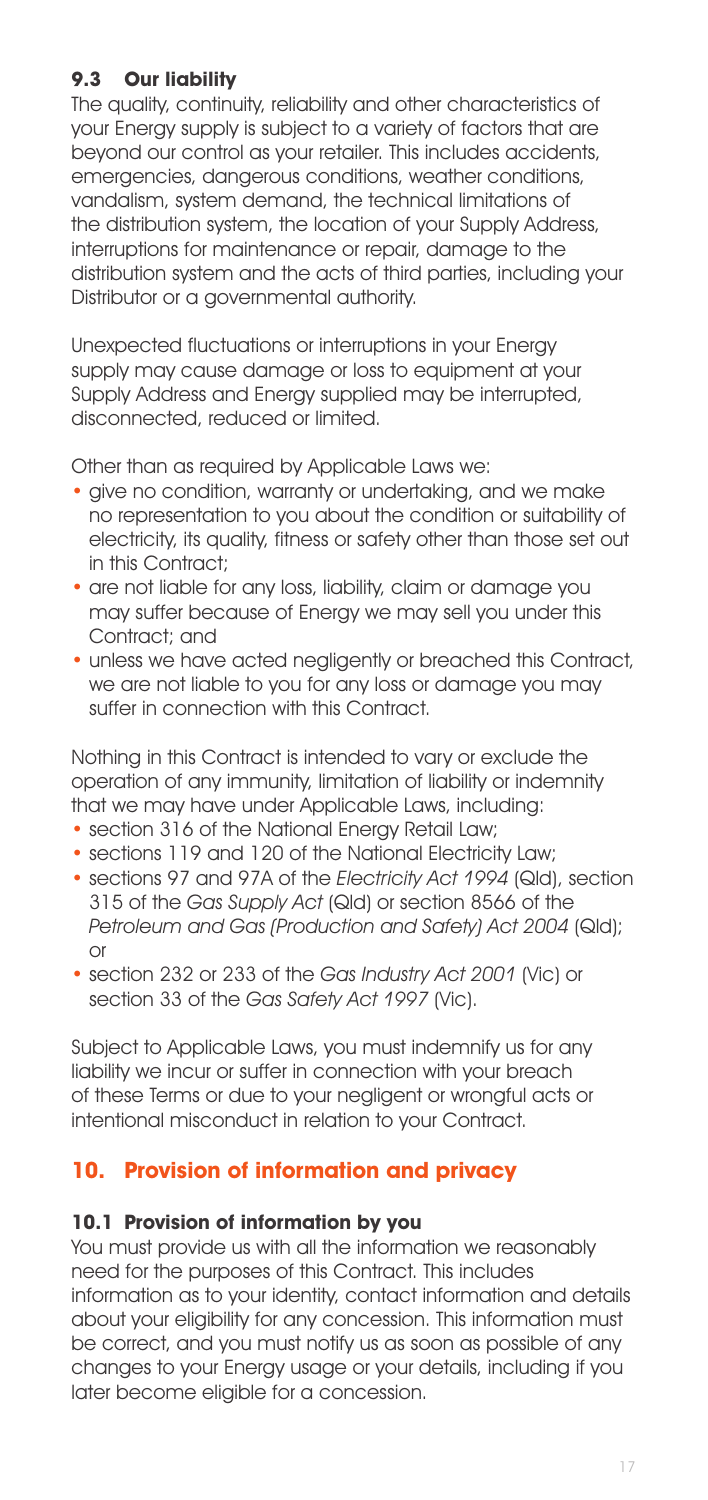If you are aware of any changes that materially affect access to your meter or to other equipment involved in providing metering services at the Supply Address, you must notify us.

#### **10.2 Life Support**

You must let us know if there is Life Support Equipment in use at your Supply Address and also if the person using that equipment vacates your Supply Address. We will pass this information on to your Distributor in accordance with Applicable Laws and otherwise comply with Applicable Laws regarding life support customers.

If a person living at your Supply Address requires Life Support Equipment, you must:

- register the Supply Address with us or your Distributor;
- provide medical confirmation for the Supply Address. Subject to Applicable Laws, your Supply Address may cease to be registered as having Life Support Equipment if medical confirmation is not provided to us or your Distributor within the period of time specified by Applicable Laws; and
- tell us or your Distributor if the Life Support Equipment is no longer required at your Supply Address.

If you tell us that a person living or intending to live at your Supply Address requires Life Support Equipment, we must give you any information required by Applicable Laws.

#### **10.3 Provision of Information to You**

On request and in accordance with Applicable Laws, we will provide you with:

- reasonable information on our Energy charges including those we have billed;
- general advice about Energy efficiency, advice about how, from whom and at what estimated cost you may arrange for an Energy audit and advice on the typical running costs of major domestic appliances;
- information about various government assistance and concession schemes;
- historical billing information we have retained in accordance with Applicable Laws; and
- copies of our standard complaints and dispute resolution procedures, our Credit Reporting Policy, our Privacy Policy and this Contract and copies of other documents as required by Applicable Laws.

#### **10.4 Retailer Interruption to electricity supply**

We may arrange Retailer Planned Interruptions to the supply of electricity to your Supply Address where permitted under Applicable Laws for the purpose of the installation, maintenance, repair or replacement of your electricity meter. Prior to a Retailer Planned Interruption arranged by us that may affect your electricity supply, we will notify you in accordance with Applicable Laws.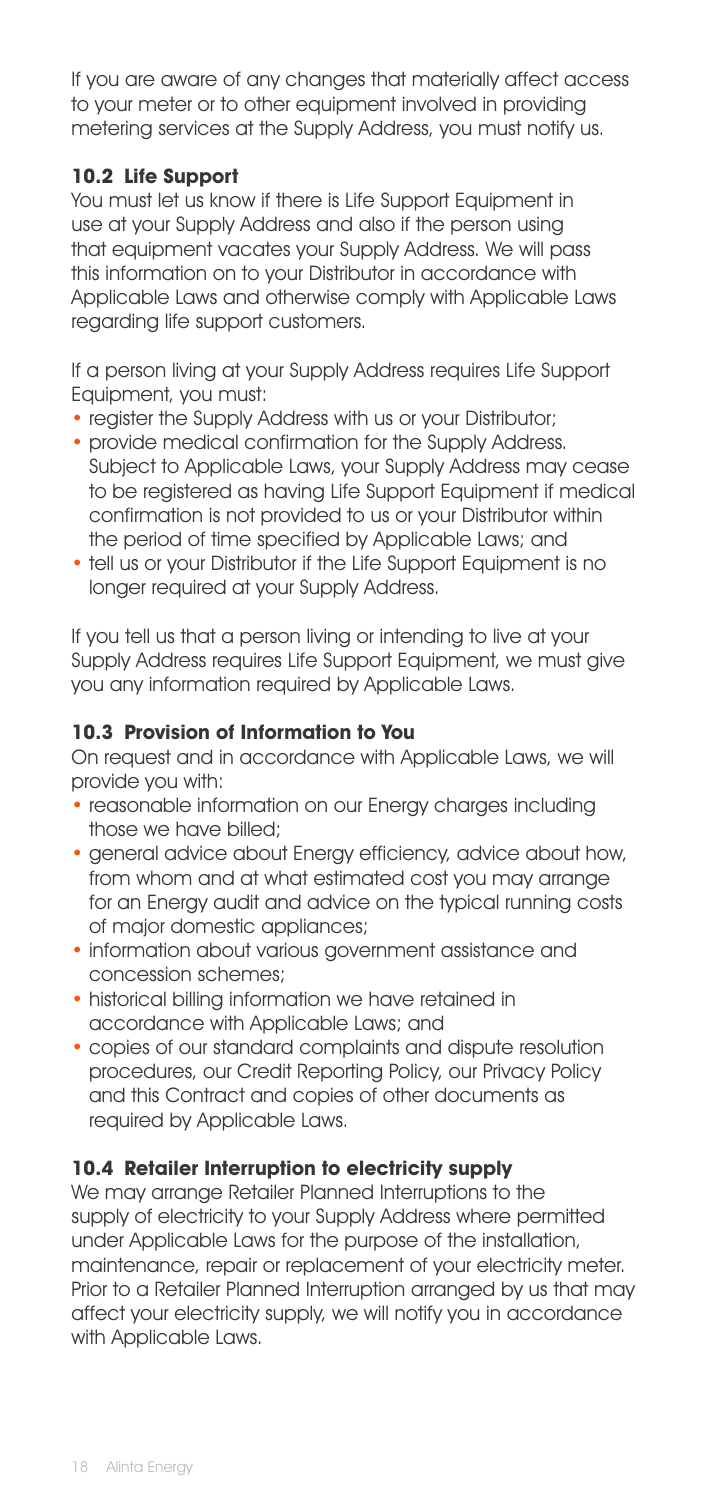#### **10.5 Privacy**

You acknowledge that we will collect, use and disclose your personal information as required by Applicable Laws and in order for us to be able to provide you with energy and related services and otherwise facilitate your dealings with us. We may disclose this information to:

- our third party providers (agents, partners, contractors and service providers);
- our employees and Related Bodies Corporate;
- government agencies and regulatory bodies;
- the operators of the network through which energy is supplied to you; and
- other entities, as described in our Privacy Policy.

You also acknowledge that we may collect sensitive information (including health information) about you or third parties (e.g. your spouse, partner or co-tenants located at your supply address).

If you do not provide this information to us, we may not be able to provide our services to you. Where possible, we will collect this information directly from you, but we may get it from third parties, your representative or from publicly available sources (including credit reporting bodies).

If you provide us with information about another person, you agree that you are authorised to provide us with their information and that you will them with the information in this privacy statement and direct them to our Privacy Policy.

Our Privacy Policy is available at **alintaenergy.com.au/privacy**. Our Privacy Policy tells you in more detail how we handle your personal information, including how you can:

- access your personal information,
- have it corrected, or
- make a complaint.

From time to time, we may revise our Privacy Policy. We will publish any revised policy on our website. We encourage you to check our website periodically to keep up to date with any changes to our Privacy Policy.

# **11. Force majeure**

#### **11.1 Effect of a Force Majeure Event**

If either party cannot meet an obligation in whole or in part under this Contract because of a Force Majeure Event:

- the obligation, other than an obligation to pay money, is suspended to the extent it is affected by the Force Majeure Event for as long as the Force Majeure Event continues; and
- the affected party must use its best endeavours to give the other party prompt notice of that fact including full particulars of the event, an estimate of its likely duration, the extent to which the affected party's obligations are affected and the steps being taken to remove, overcome or minimise those effects.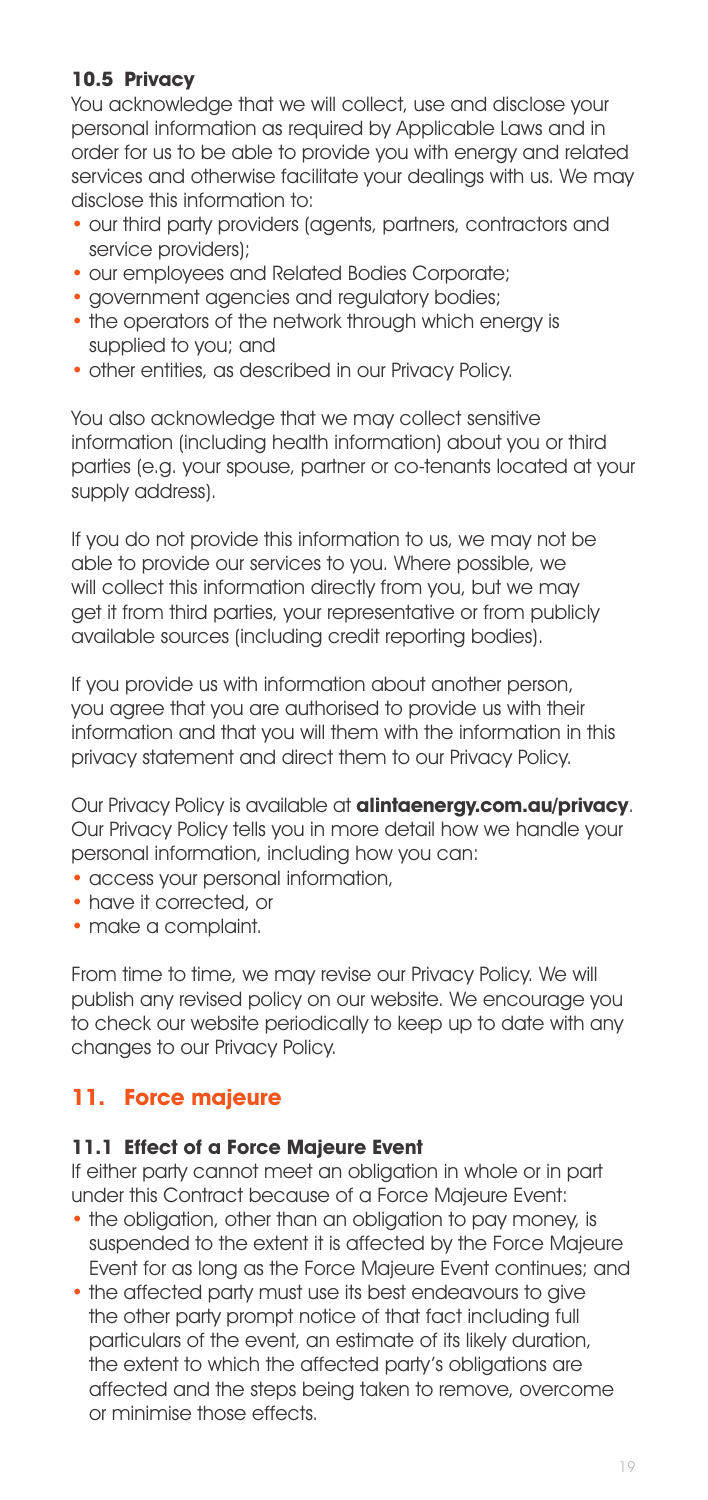#### **11.2 Deemed Prompt Notice**

If the effects of a Force Majeure Event are widespread, we'll be deemed to have given you prompt notice if we make the necessary information available by way of a 24-hour telephone service within 30 minutes of being advised of the Force Majeure Event or otherwise as soon as practicable.

#### **11.3 Obligation to overcome or minimise effect of Force Majeure Event**

A party that claims a Force Majeure Event must use its best endeavours to remove, overcome or minimise the effects of that Force Majeure Event as soon as practicable.

#### **11.4 Settlement of industrial disputes**

Nothing in this clause requires a party to settle an industrial dispute that constitutes a Force Majeure Event in any manner other than the manner preferred by that party.

# **12. Feed-in Tariffs**

If your Contract is for electricity and you have a solar photovoltaic (PV) system installed at your Supply Address we may pay you a feed-in tariff for any electricity your system generates which is exported to the electricity grid. If we pay you a feed-in tariff, you'll see the amount of the feed-in tariff on your bill. To qualify to receive a feed-in tariff, you must have a digital or smart meter installed at your Supply Address and you must enter into a separate solar feed-in tariff agreement with us.

If your Supply Address is in Victoria, we must alert you if there is a change in your feed-in tariff at least five Business Days before the feed-in tariff change will take effect. If a feed-in tariff change is to take effect within 10 Business Days of you entering into a solar feed-in tariff agreement with us, we will notify you of this feed-in tariff change at the time you enter into the solar feed-in tariff agreement.

Please contact us for further information.

# **13. General**

#### **13.1 Compliance with law**

In selling Energy to you and performing our other obligations under this Contract, we will comply with Applicable Laws. If Applicable Laws require a matter to be expressly dealt with in this Contract and it is not, the specific Applicable Laws will be incorporated as if they were a term of this Contract. If a term in this Contract is inconsistent with any Applicable Laws, then this Contract will prevail to the extent of the inconsistency, unless the Applicable Laws are required to prevail.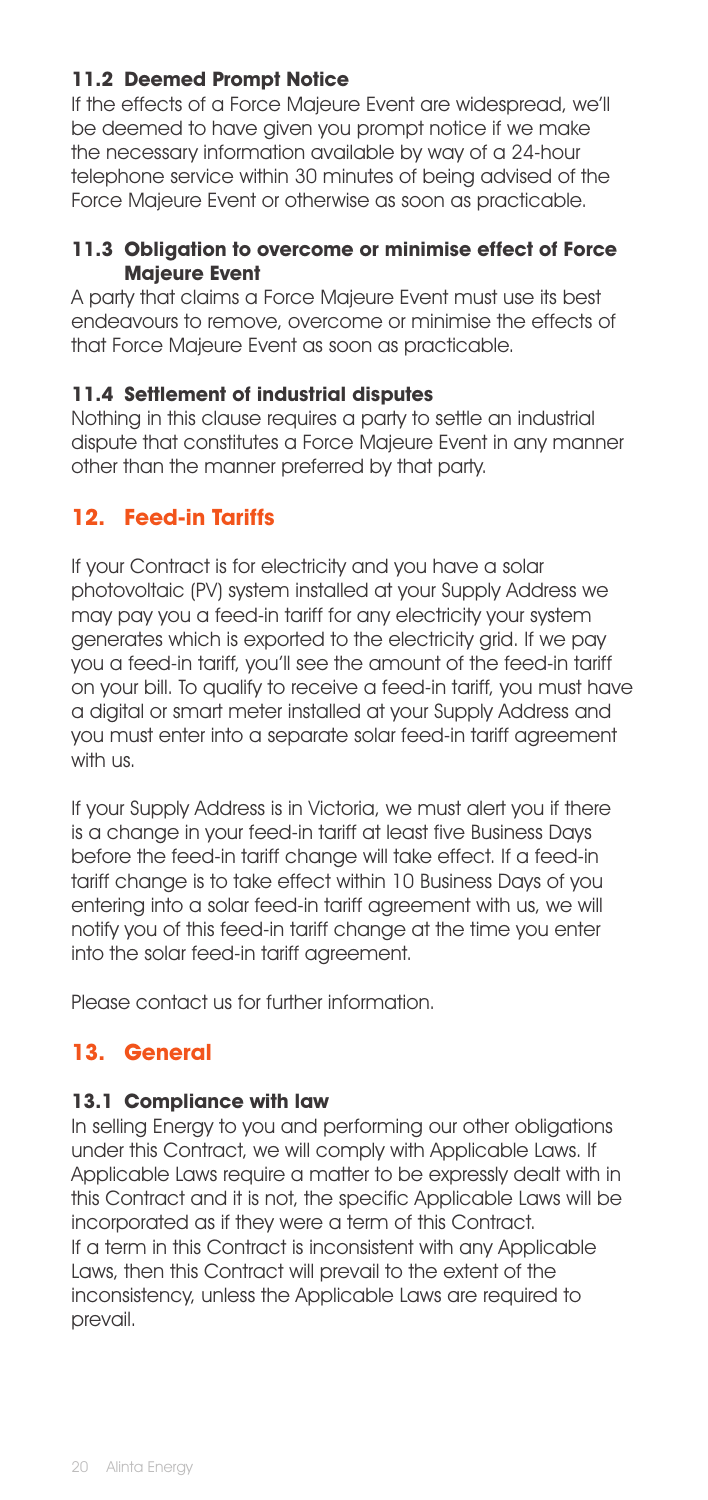# **13.2 Obligations if you are not the owner**

If you cannot meet an obligation relating to your Supply Address under this Contract because you are not the owner of the Supply Address, you must take all reasonable steps to ensure that the owner or other person responsible for the Supply Address fulfills the obligation.

#### **13.3 Amending this Contract**

Except as otherwise permitted in this Contract, we will only vary this Contract by prior written agreement with you.

However, to the extent permitted by Applicable Laws, this Contract may also be varied by us without your agreement:

- to comply with any Applicable Laws;
- to make an administrative or typographical change; or
- for any other reason we consider reasonably necessary.

In this case we will give you prior notice of such variation and the new terms will apply from the date specified in the notice. If you do not agree with the variation, you may end this Contract before the date specified in the notice.

#### **13.4 Transferring this Contract**

You cannot assign, transfer or novate this Contract to another person without our prior written consent.

Subject to Applicable Laws, we may assign, transfer or novate this Contract and/or you as our Customer to any third party, a Related Body Corporate or as part of the transfer of all or substantially all of our Customers to a third party, in which case you will be notified.

#### **13.5 Notices**

All notices under this Contract must be in writing other than as specifically stated in this Contract.

Unless Applicable Laws require us to give notice in another way, we'll give you notice in writing. We may do so:

- by post, we'll consider you've received the notice 3 Business Days after we post it;
- by email, we'll consider you've received the notice by email the day after we send the email unless we receive a notice that delivery did not occur or has been delayed;
- by SMS, when reminders are required, including regarding service callouts, service interruptions or overdue bills;
- by fax, we'll consider you've received the notice when our fax machine produces a report stating that the fax was sent in full; or
- by a message on your bill, in accordance with Applicable Laws.

We may also send you an email, SMS or other electronic communication letting you know that we're making a change or notifying you about something and where you can find more details (e.g. our website).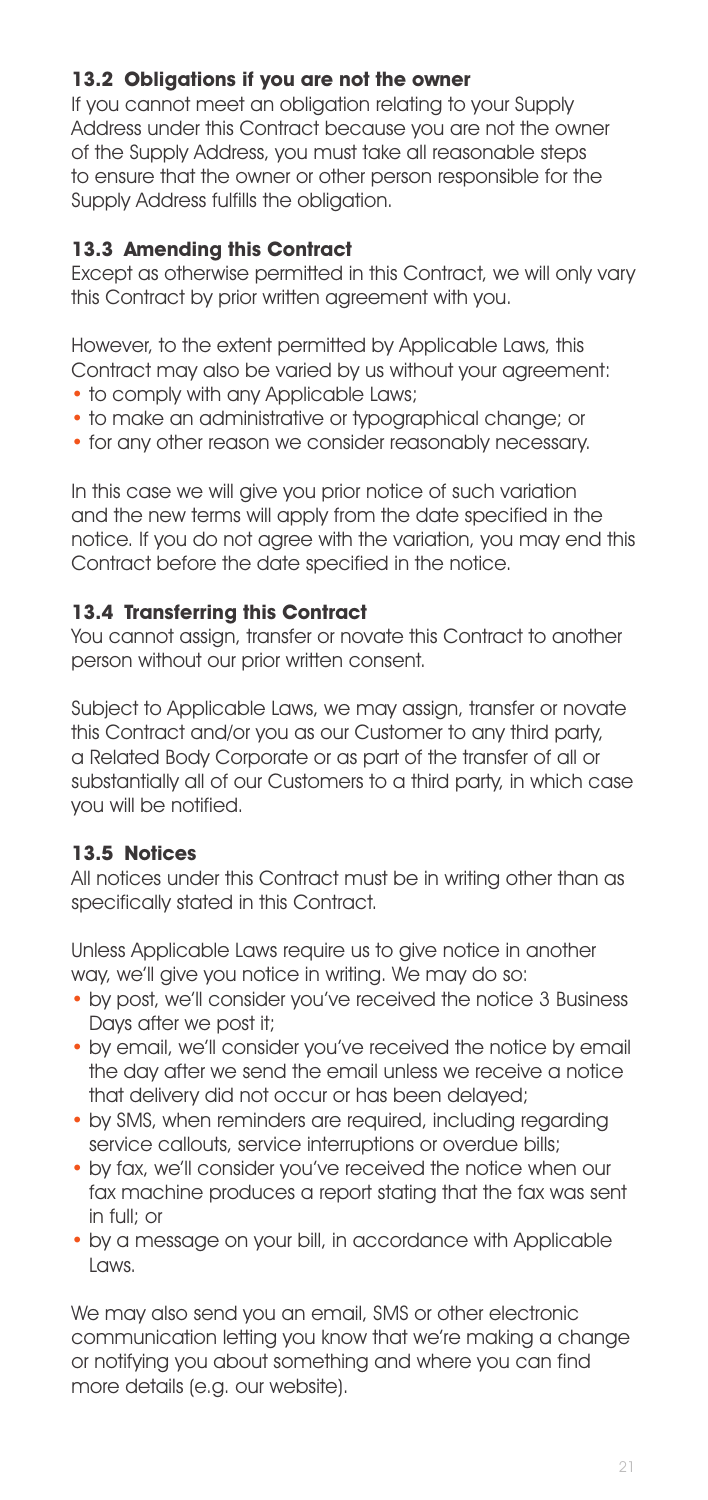If you don't choose an address for notices or we can't contact you at an address, we may send you a notice to the Supply Address and you'll be deemed to have received it as set out above.

#### **13.6 Marketing communications**

We and/or our business partners (unless you opt-out of receiving marketing messages from us), may let you know about our products and offers, even after this Contract ends. To stop receiving such marketing communications, you can opt-out at any time by contacting us on **13 37 02** or by emailing **customer.service@alintaenergy.com.au**. You may also choose to stop receiving such communication by unsubscribing using the links provided in any SMS or email you receive from us.

After you opt-out of receiving marketing communications, you will continue to receive service communications about your account.

#### **13.7 Complaints**

If you have a complaint relating to the sale of Energy by us to you, or this Contract generally, you may lodge a complaint with us in accordance with our standard complaints and dispute resolution procedures which are published on our website.

If you make a complaint, we must respond to your complaint within the required timeframes set out in our standard complaints and dispute resolution procedures and inform you:

- of the outcome of your complaint and the reasons for our decision; and
- that if you are not satisfied with our response, or if the problem remains unresolved, you have a right to refer the complaint to the ombudsman in your State.

Details of each State Energy ombudsman are provided in your Disclosure Statement.

#### **13.8 Governing law**

This Contract is governed by the laws of the State where your Supply Address is located.

# **14. Glossary**

Capitalised words in these Terms, your Contract Summary and your Disclosure Statement have the following meaning:

**Acceptance Date** means the date set out in your Contract Summary, or if no date is specified, the date you accept the Terms over the phone, online or otherwise by accepting our offer to sell Energy to your Supply Address.

**Alinta Energy** means Alinta Energy Retail Sales Pty Ltd, ABN 22 149 658 300.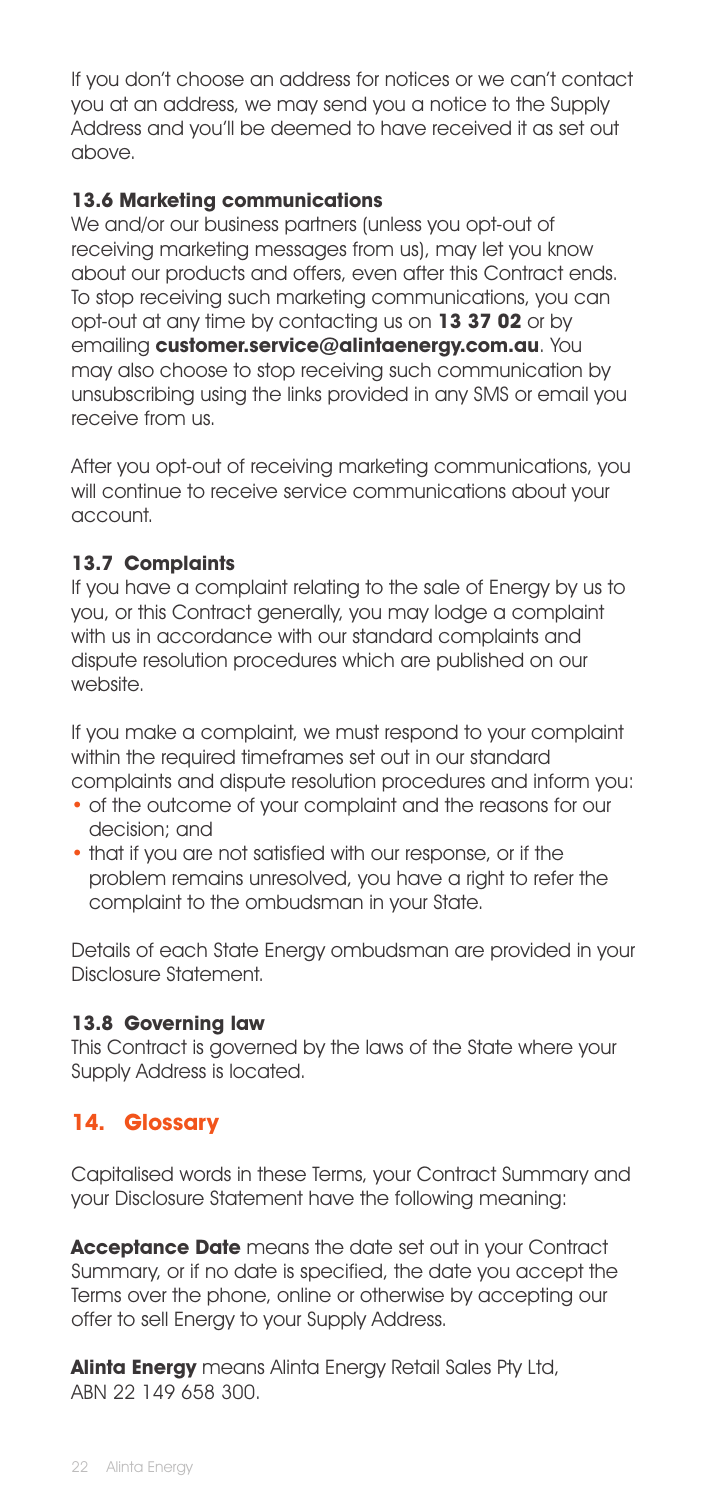**Applicable Laws** means all relevant acts, regulations, codes, guidelines, orders in council, licences, authorisations, proclamations, directions or standards applicable in the State in which the Supply Address is located and which govern the supply and sale of Energy to your Supply Address or the Contract between us, including;

- **a)** in New South Wales, Queensland and South Australia, the National Energy Retail Law, the National Energy Retail Rules and the National Energy Retail Regulations;
- **b)** in Victoria, the Electricity Industry Act 2000 (Vic), the Gas Industry Act 2001 (Vic), the Energy Retail Code of Practice and the Advanced Metering Infrastructure (Retail and Network Tariffs) Order No. S 295 Wednesday 16 June 2021; and
- **c)** the Competition and Consumer Act 2010 (Cth) (which includes the Australian Consumer Law) and the Privacy Act 1988 (Cth).

**Business Day** means a day other than a Saturday, Sunday or a public holiday in the state in which the Supply Address is located.

**Charges** mean Alinta Energy's relevant market offer prices, tariffs and charges as set out in your Contract Summary, as may be varied in accordance with these Terms and Applicable Laws.

**Contract** means the contract between you and us and includes your Contract Summary, Disclosure Statement and these Terms.

**Contract Summary** means the document titled 'Your Electricity Contract Summary' or 'Your Gas Contract Summary' or 'Your Electricity and Gas Contract Summary', which summarises the details of your Charges, your Energy Plan with us and your personal details.

**Cooling-Off Period** has the meaning assigned to it in the clause entitled "Cooling-off".

**Customer** means a person who buys or wants to buy Energy from a retailer.

**Disclosure Statement** means the important information about this Contract enclosed with the Welcome Pack, including but not limited to, information variation in tariffs, fees and charges, concessions and rebates, commencement and duration of your Contract, cooling-off rights, billing and payment methods, service levels and termination.

**Distributor** means the entity that is licensed or authorised to supply distribution services through the system that connects your Supply Address to the distribution network.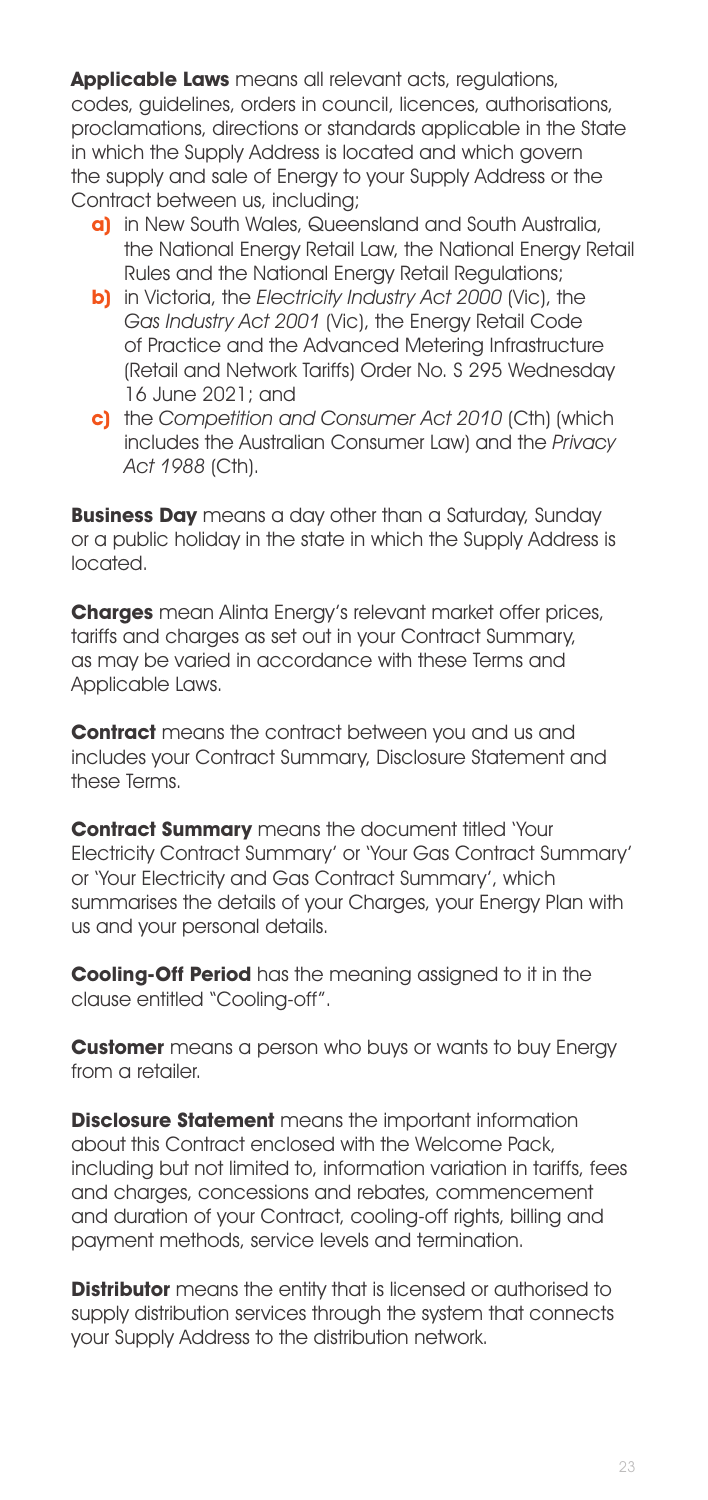**Due Date** means the date you must pay an amount owing that is stated on your bill or any other date for payment of your bill(s) which we agree with you.

**Energy** means electricity or natural gas or both, as applicable.

**Energy Plan** means the terms of our offer to sell you Energy, including details of your product, any benefits and Charges. Expiry Notice has the meaning assigned to it in the clause entitled "Your Energy Plan".

**Expiry Notice** has the meaning assigned to it in the clause entitled "Your Energy Plan".

**Force Majeure Event** means an event outside the reasonable control of a party which prevents it in whole or in part from carrying out its obligations under this Contract.

**GST** has the meaning given in the A New Tax System (Goods and Services Tax) Act 1999 (Cth).

**Guaranteed Service Levels** means a Distributor's minimum guaranteed service levels as described in the Victorian Electricity Distribution Code of Practice.

**Last Resort Event** means an event or circumstance that triggers the operation of the retailer of last resort scheme in relation to us under Applicable Laws.

Life **Support Equipment** means 'life support equipment' as defined under Applicable Laws.

**Meter Service Provider** means any person who provides services, or co-ordinates services, on our behalf, or your Distributor's behalf, in connection with:

- **a)** the meter (including reading, installing, inspecting, altering or replacing it);
- **b)** meter data (including processing it and providing it to us and anyone else who may need it in relation to supplying you Energy); or
- **c)** your Energy supply (such as reconnection or disconnection).

**National Energy Retail Law** means the National Energy Retail Law (South Australia) Act 2011 (SA) and legislation covering the same subject matter that is enacted in any other state or territory, to the extent applicable to your Supply Address.

**National Energy Retail Rules and Rules** means the National Energy Retail Rules made under the National Energy Retail Law and any other Rules made by the Australian Energy Market Commission pursuant to the National Energy Retail Law.

**Related Body Corporate** has the meaning given in the Corporations Act 2001 (Cth).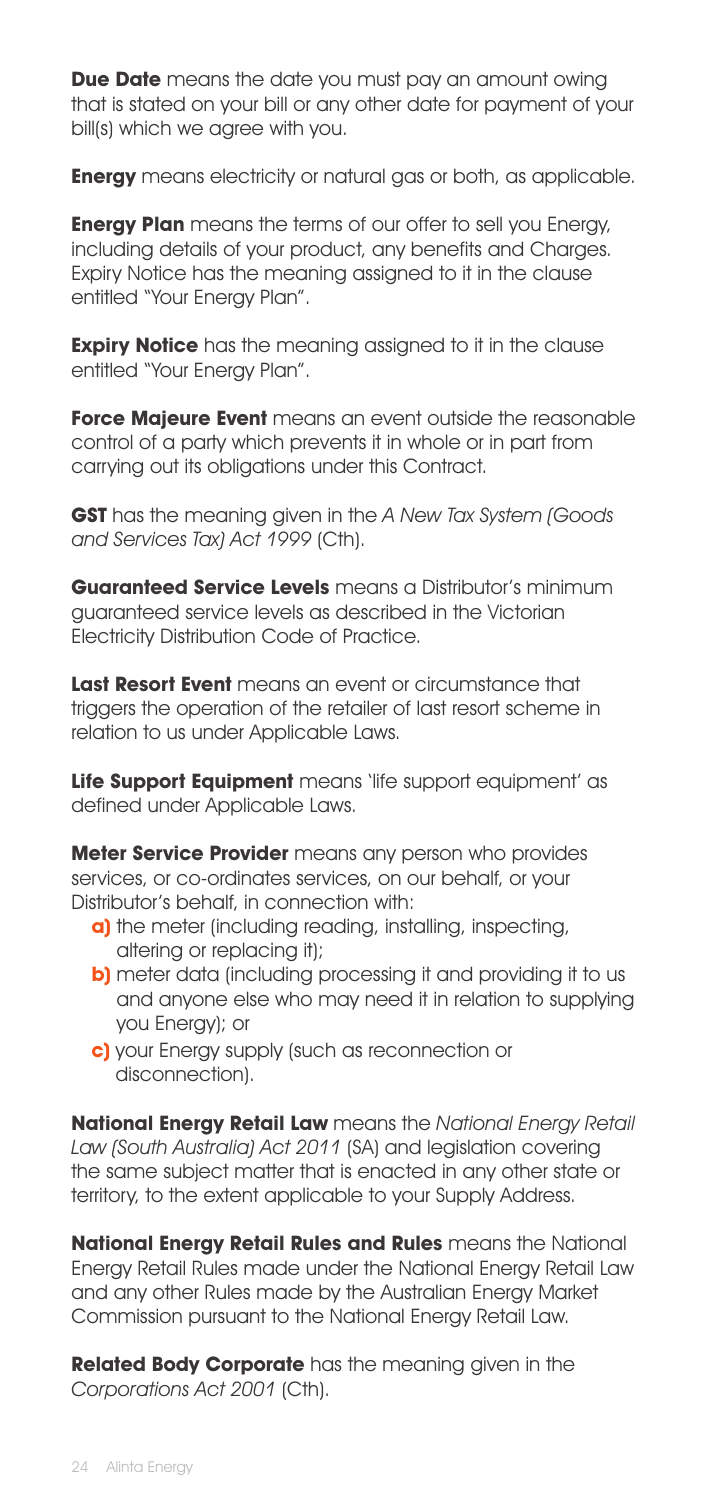**Residential Customer** means a Customer who acquires Energy principally for personal, household or domestic use at the Supply Address.

**Retailer Planned Interruption** means an interruption that:

- **a)** is for the purposes of the installation, maintenance, repair or replacement of your electricity meter; and
- **b)** does not involve the Distributor effecting the interruption; and
- **c)** is not an interruption which has been planned by your Distributor

**Security Deposit** means an amount of money paid to us as security against non-payment of a bill in accordance with Applicable Laws.

**Small Business Customer** means a Small Customer who is not a Residential Customer.

**Small Customer** means either:

- **a)** a Residential Customer; or
- **b)** a Small Business Customer who consumes below the threshold designated under Applicable Laws on an annual basis set out in the table below:

| <b>Fuel type</b>          | <b>NSW</b> | <b>VIC</b> | <b>SA</b> | <b>QLD</b> |
|---------------------------|------------|------------|-----------|------------|
| <b>Electricity</b> 100MWh |            | 40 MWh     | 160MWh    | 100MWh     |
| Gas                       | 1 T.J      | 1 T. J     | 1 T.J     | 1 T.J      |

**Standard Retail Contract** means a contract the terms of which are set by Applicable Laws.

**Supply Address** means the address specified in your Contract Summary or any other address to which you transfer this Contract.

**Supply Start Date** has the meaning assigned to it in the clause entitled "When this Contract begins".

**Terms** means these terms and conditions.

**We and us** means Alinta Energy.

**Welcome Pack** means the pack you will receive after the Acceptance Date which will include your Contract Summary, Disclosure Statement, these Terms and any additional information about this Contract.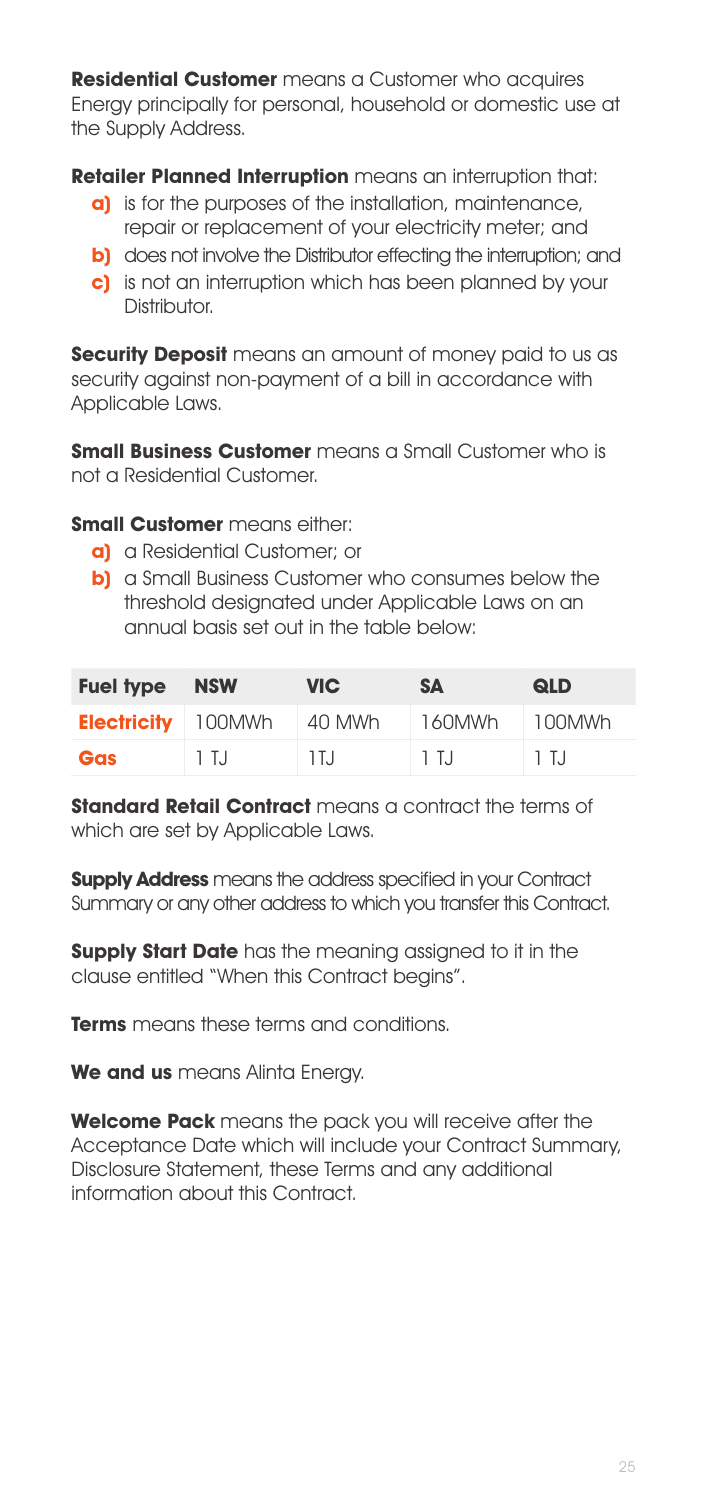# Cancellation notice

# **Right to cancel this Contract within 10 Business Day Cooling-Off Period**

You have a right to cancel your Contract without any reason within 10 Business Days from and including the day after you receive a copy of the Contract (including the Disclosure Statement and Contract Summary).

#### **Extended right to cancel your Contract**

If we have not complied with Applicable Laws in relation to unsolicited consumer agreements, you may also have a right to cancel your Contract with us by contacting us, either orally or in writing. Refer to our contact information attached to this Contract. You may have up to 6 months to cancel this Contract in certain circumstances.

To cancel this Contract in writing, complete this notice and send it to us. Alternatively, write us a letter or send us an email.

# **Our details**

#### Name: **Alinta Energy Retail Sales Pty Ltd ABN 22 149 658 300 [us]**

Address: **Level 16, 60 City Road, Southbank VIC 3006**

Postal address for sending of this notice by post: **PO Box 16196, Collins Street West VIC 8007**

Email address: **customerservice@alintaenergy.com.au**

Fax number (if any): **1300 781 235**

Goods or services: **[Electricity]/[Gas]/[Electricity and gas]**

Cost of goods or services: **Refer to your Contract Summary**

Acceptance Date: ......../......../................

Account number: ..................................................................

# **Your Customer details**

Name of Customer: ...............................................................

Customer's Supply Address: ...................................................

................................................................................................

# **I WISH TO CANCEL THIS CONTRACT**

Signed by the Customer: ...........................................................

Date: ......../......../..................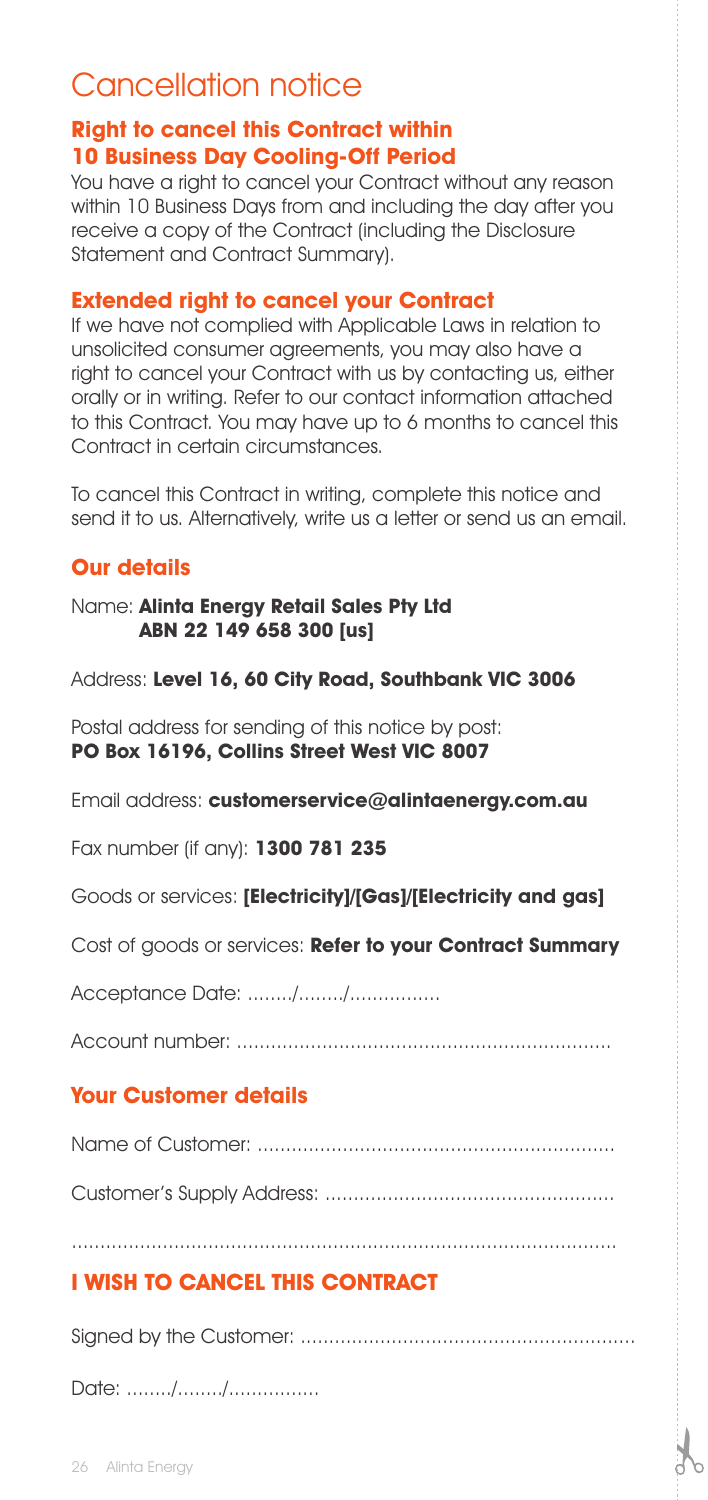# **Information about when you can terminate your Contract with us under Australian Consumer Law**

You have a right to cancel your Contract without penalty during the Cooling-Off Period.

#### **Unsolicited consumer agreement**

If the Contract is an unsolicited consumer agreement under the Australian Consumer Law, and we have not complied with the relevant provisions, you may also have an extended right to cancel your Contract with us.

You can cancel your Contract within 3 months starting on the day after the day on which the agreement was made if we have contravened provisions under the Australian Consumer Law:

- limiting the dates and times during which we are permitted to negotiate such an agreement with you;
- requiring us to clearly disclose and advise you of the purpose of negotiating such an agreement with you and to provide you with information relating to our identity; or
- requiring us to immediately leave your property or otherwise cease negotiation upon your request.

You can also cancel your Contract within 6 months starting on the day after the day on which the agreement was made if we have contravened provisions under the Australian Consumer Law:

- requiring us to provide you with information about your right to terminate the agreement before you accepted the agreement, and if you had entered the agreement over the telephone, requiring us to subsequently provide you with this information in writing;
- where applicable, limiting us from supplying you with Energy within 10 Business days from and including the day after you signed or received a copy of the agreement;
- requiring us to provide you with a copy of the agreement at the time you entered into the agreement, or if you entered into the agreement over the telephone, within 5 Business Days;
- requiring us to ensure the agreement you are provided with is printed clearly and transparent and includes:
	- in full, all terms of the agreement (including payment details);
	- a notice that informs you of your consumer right to terminate the agreement and that is accompanied with a cancellation form;
	- details of our name, ABN, business address (not a PO box), email address and fax number;
	- if the agreement was not negotiated by telephone, includes your signature; and
	- if the agreement was negotiated and signed on our behalf, includes the agent's full name, business address (not a PO box) and email address.

You may also have additional termination rights as set out in the Terms of your Contract.